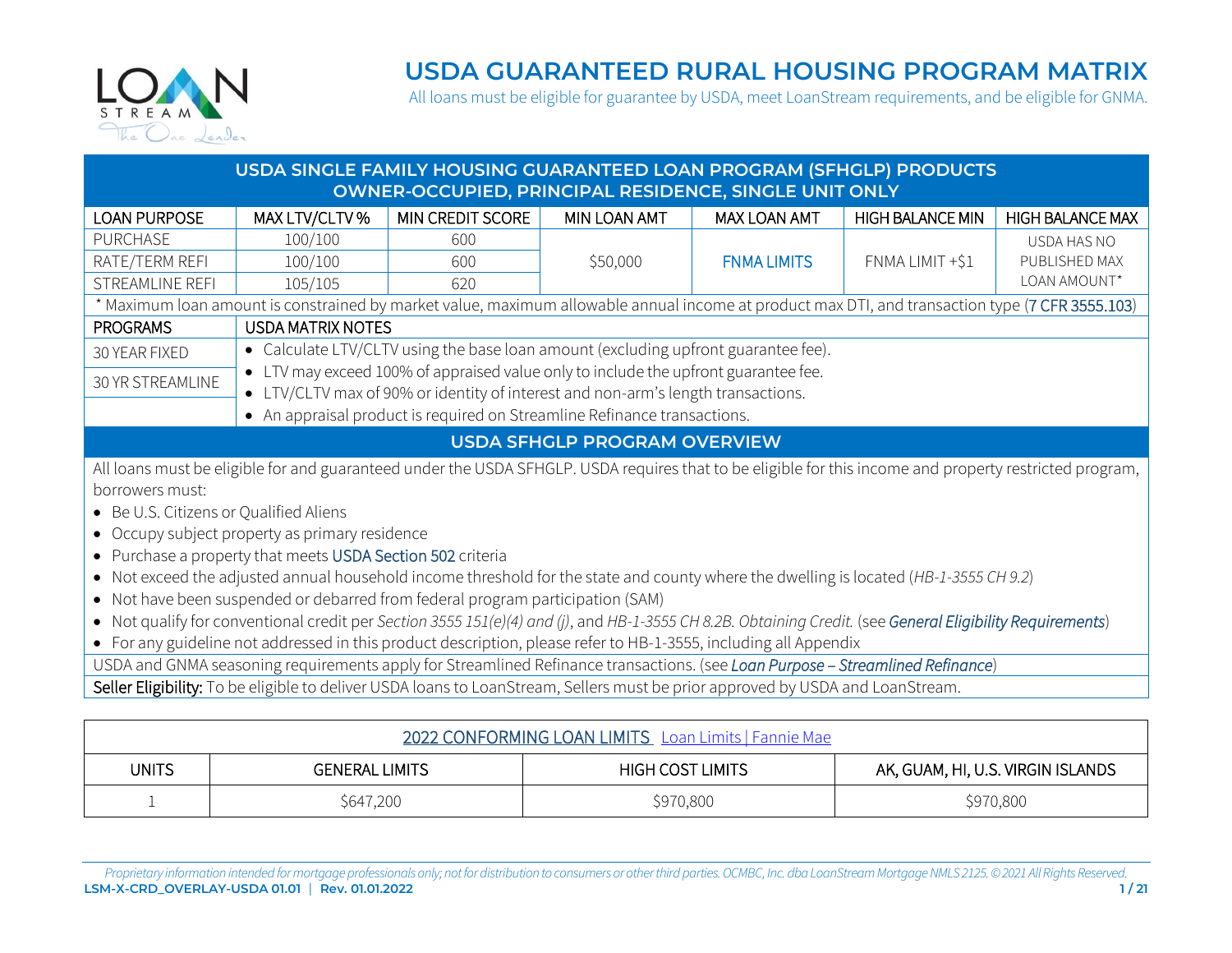

| <b>TOPICS</b>                              | <b>GUIDELINES/OVERLAYS</b>                                                                                                                                                                                                                                                                                                                                                                                    |
|--------------------------------------------|---------------------------------------------------------------------------------------------------------------------------------------------------------------------------------------------------------------------------------------------------------------------------------------------------------------------------------------------------------------------------------------------------------------|
| Age of Credit and Loan<br><b>Documents</b> | LSM does not have a document expiration overlay to USDA guidelines; underwriting has discretion to condition for updated<br>credit docs when needed to support approval decision.                                                                                                                                                                                                                             |
|                                            | USDA requires all credit docs to be dated within 120 as of loan closing (date of the NOTE)<br>$\bullet$                                                                                                                                                                                                                                                                                                       |
| Appraisals                                 | Appraisal Age: Appraisal must have been completed within 150 days of loan closing. An appraisal older than 150 days prior to<br>$\bullet$<br>closing is eligible for an appraisal update.                                                                                                                                                                                                                     |
|                                            | Appraisal Form: For all transactions other than Streamline Refinance transactions, a full appraisal report must be completed<br>using the appropriate form:                                                                                                                                                                                                                                                   |
|                                            | o One-Unit Single Family Dwelling: Uniform Residential Appraisal Report (FNMA Form 1004/FHLMC Form 70)                                                                                                                                                                                                                                                                                                        |
|                                            | o Condominium: Uniform Residential Appraisal Report for Individual Condominium Unit (FNMA Form 1073/FHLMC form 465)                                                                                                                                                                                                                                                                                           |
|                                            | Appraisal Photo Requirements: Color photos of front, rear, street scene showing neighborhood improvements and location of<br>the subject property, kitchen, living room, condo common areas HB-1-3555 CH 12.5 B. Appraisal Report.                                                                                                                                                                            |
|                                            | Appraiser Eligibility: The appraiser must be an approved LSM appraiser.                                                                                                                                                                                                                                                                                                                                       |
|                                            | Appraiser/Client Confidentiality: Under USPAP Ethics Rules, appraiser may not discuss the appraisal with anyone other than<br>the client without the client's permission. It is recommended, but not required that USDA/RD is identified as an intended user<br>with the lender in the appraisal report obtained HB-1-3555 CH 12.5 B. Appraisal Report.                                                       |
|                                            | HUD MP: Existing dwelling must be inspected to determine whether the property meets the current minimum property<br>requirements (MPR) per FHA Single Family Handbook 4000.1, or as superseded by HUD, and the appraiser must certify that the<br>property meets the requirements and standards of the Handbook, HB-1-3555 CH 12.9A.                                                                          |
|                                            | Property Flipping: Lender is responsible for ensuring any recently sold property's value is strongly supported when a significant<br>increase between sales occurs by performing a thorough review of the appraisal report to validate and support the property's<br>value and protect the applicants from possible predatory real estate lending HB-1-3555 CH 12.5 B. Appraisal Report.                      |
|                                            | Property Streets, Roads, or Shared Driveways: These must have a permanently recorded easement or be owned and maintained<br>by a Homeowners Association (HOA). All evidence of recorded easements or maintenance agreements must be reviewed and<br>approved by the approved lender's underwriter and documented in the lender's permanent loan file HB-1-3555 CH 12.7 Street<br>Access and Road Maintenance. |
|                                            | Streamlined Refinance Transactions: Streamlined Refinance transactions require a valuation product. (see Loan Purpose for<br>requirements.)                                                                                                                                                                                                                                                                   |
|                                            | Valuation Approach Requirements: The market or sales comparison is required for all appraisals. The cost approach may be<br>completed at the appraiser or lender's request. The requirements for estimated reproduction cost and estimated replacement<br>cost for a dwelling less than one year old are removed HB-1-3555 CH 12.5 B. Appraisal Report.                                                       |
|                                            |                                                                                                                                                                                                                                                                                                                                                                                                               |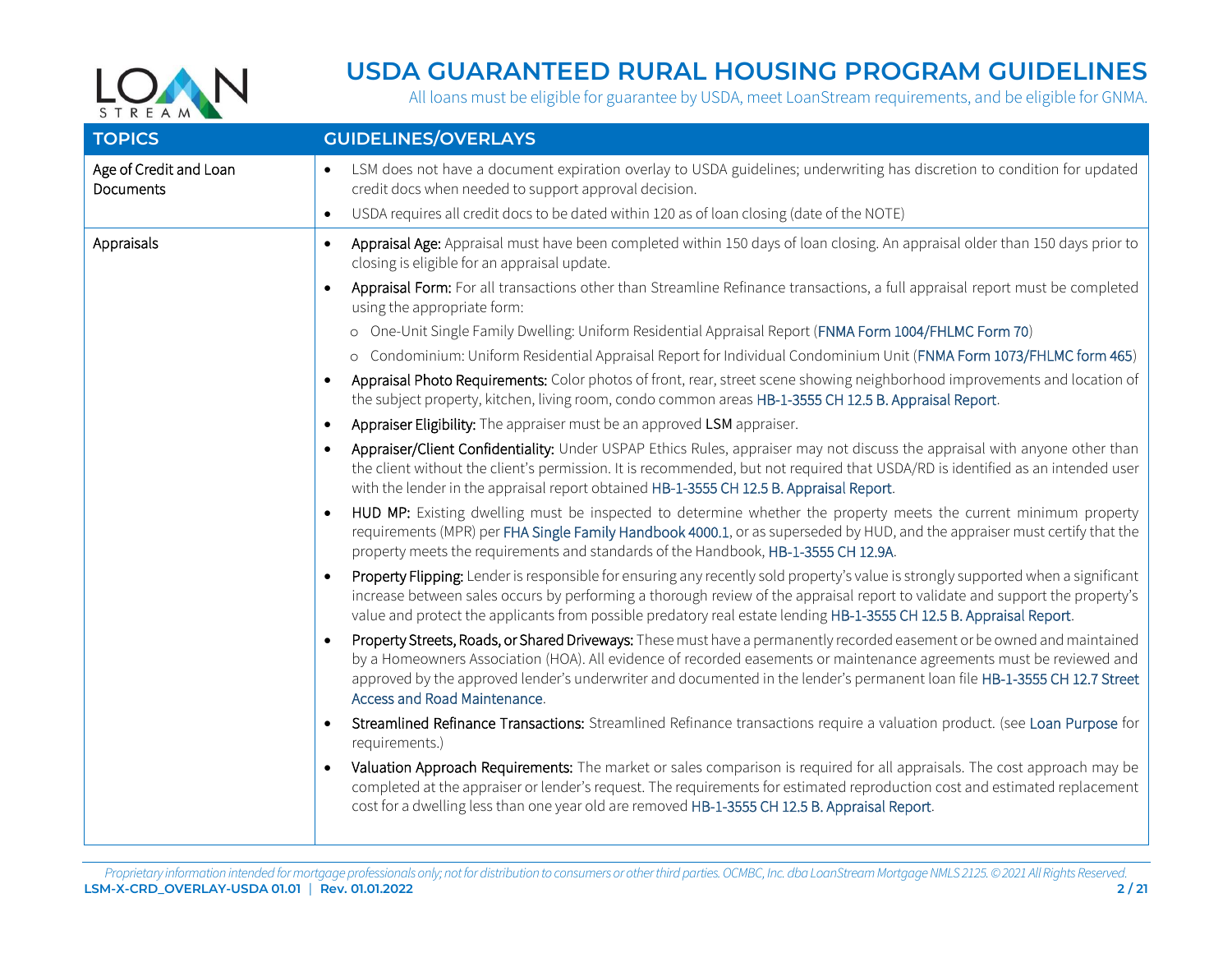

<span id="page-2-1"></span><span id="page-2-0"></span>

| <b>TOPICS</b>                         | <b>GUIDELINES/OVERLAYS</b>                                                                                                                                                                                                                                                                                                                                                                                                                                                                                                                                                                                                                                                                                                                                                                                                                                                                                                                                                                                                                                                                                                                                                                                                                                                                                                                                                                                                                                                      |
|---------------------------------------|---------------------------------------------------------------------------------------------------------------------------------------------------------------------------------------------------------------------------------------------------------------------------------------------------------------------------------------------------------------------------------------------------------------------------------------------------------------------------------------------------------------------------------------------------------------------------------------------------------------------------------------------------------------------------------------------------------------------------------------------------------------------------------------------------------------------------------------------------------------------------------------------------------------------------------------------------------------------------------------------------------------------------------------------------------------------------------------------------------------------------------------------------------------------------------------------------------------------------------------------------------------------------------------------------------------------------------------------------------------------------------------------------------------------------------------------------------------------------------|
| Assets and Reserves                   | 1031 Tax Deferred Exchange: Proceeds from 1031 Tax Deferred Exchanges are NOT an eligible source of funds.<br>$\bullet$<br>Assets not considered cash equivalents for "Annual" program qualifying purposes, see HB-1-3555 CH 8.2.B. Obtaining Credit.<br>$\bullet$<br>Gift funds are eligible for funds to close, but not eligible for reserves. Gifts of equity, sweat equity, and rent credits are not eligible<br>$\bullet$<br>sources of funds. HB-1-3555 Attachment 9-A Income and Documentation Matrix<br>See Assets and Reserves sections in HB-1-3555 and Attachment 9-A for individual asset types and options for documentation<br>and verification.                                                                                                                                                                                                                                                                                                                                                                                                                                                                                                                                                                                                                                                                                                                                                                                                                  |
| Assignments, MERS, and<br>Intervening | Loans must be registered with MERS at the time of delivery and a MERS TOB/TOS initiated (by party selling to LSM) within 2<br>$\bullet$<br>days of loan purchase.<br>Loans with intervening assignments require prior approval by LSM.<br>$\bullet$                                                                                                                                                                                                                                                                                                                                                                                                                                                                                                                                                                                                                                                                                                                                                                                                                                                                                                                                                                                                                                                                                                                                                                                                                             |
| <b>Borrower Eligibility</b>           | General Requirements: All borrowers must meet USDA borrower eligibility requirements (HB-1-3555 CH 1.2.C. and HB-1-3555<br>$\bullet$<br>CH 8.2), including:<br>o USDA requires borrowers to be natural persons (Corporation, Limited Liability Company (LLC), Partnership or other Business<br>Entity not eligible) (HB-1-3555 CH 1.2.C, also see Trusts)<br>o Non-US Citizen borrowers must meet USDA requirements for non-US Citizens (HB-1-3555 CH 8.2): Lenders must secure proof<br>of identity and evidence non-citizens who apply for a guaranteed loan are qualified aliens (and must provide proof of lawful<br>permanent residence acceptable to LSM as shown in the table below)<br>o Loans with co-signers and non-occupant co-borrowers are not permitted (HB-1-3555 CH 9.8); applicants must personally<br>occupy the dwelling as a principal residence (HB-1-3555 CH 8.2.C and 7.C)<br>o For military discharge requirements, see Occupancy<br>o Non-purchasing Spouse, see Credit Requirements<br>Borrowers who own another dwelling, see Occupancy<br>$\circ$<br>Primary Applicant: The highest wage earner does not have to be the primary applicant (HB-1-3555 CH 10.7.A)<br>$\circ$<br>o Also see, General Eligibility Requirements<br><b>LSM Requirements:</b><br>$\bullet$<br>o All borrowers must have a valid SSN<br>o Maximum of four borrowers per loan<br>o No borrower is a person with diplomatic immunity or a Foreign Politically Exposed Person |
|                                       |                                                                                                                                                                                                                                                                                                                                                                                                                                                                                                                                                                                                                                                                                                                                                                                                                                                                                                                                                                                                                                                                                                                                                                                                                                                                                                                                                                                                                                                                                 |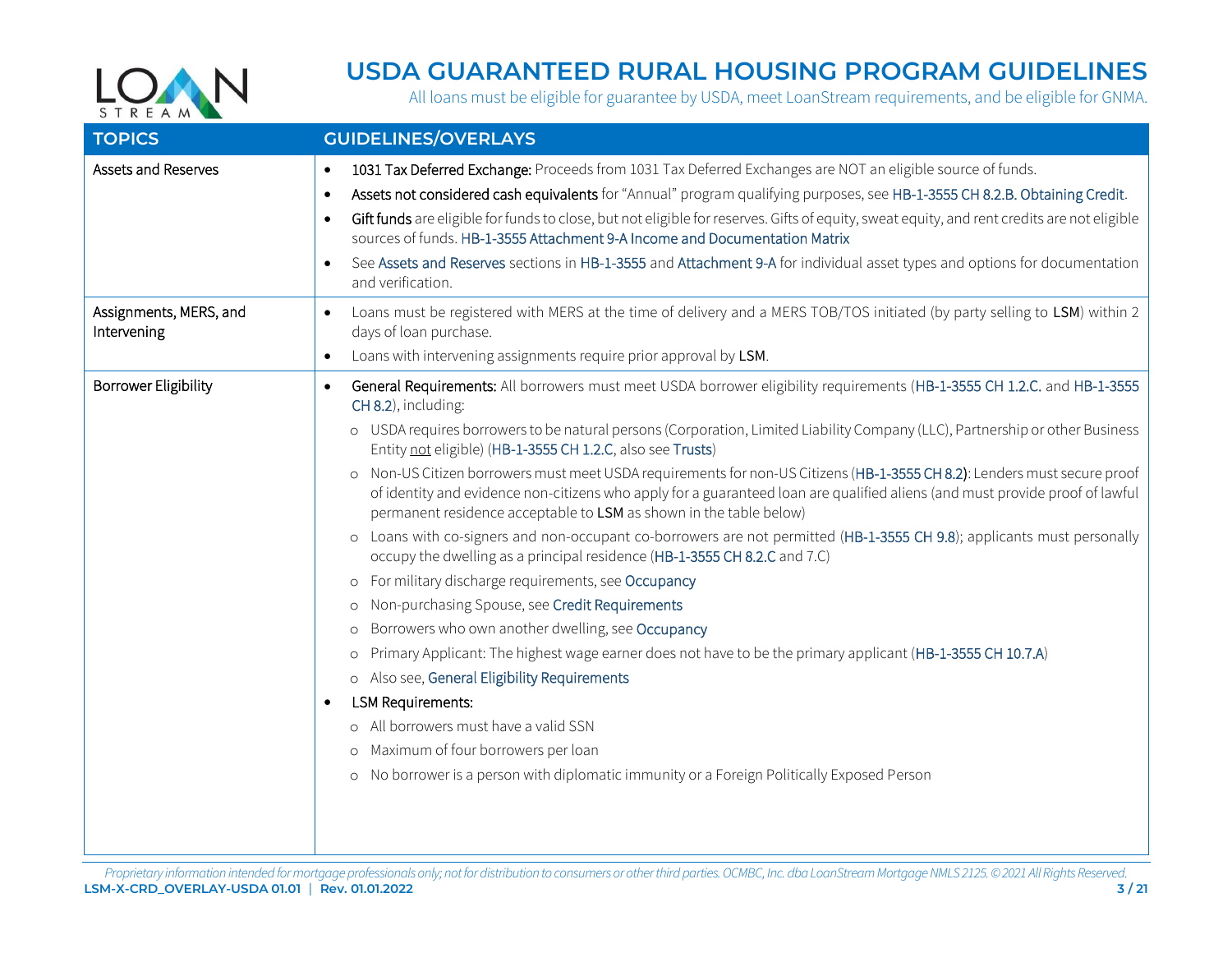

| <b>TOPICS</b>                                                      | <b>GUIDELINES/OVERLAYS</b>                                                         |                                                                                                                                                                                                                                                                                                                                                          |                                         |                           |  |
|--------------------------------------------------------------------|------------------------------------------------------------------------------------|----------------------------------------------------------------------------------------------------------------------------------------------------------------------------------------------------------------------------------------------------------------------------------------------------------------------------------------------------------|-----------------------------------------|---------------------------|--|
| Borrower Eligibility (Continued)                                   | NON-U.S. CITIZEN PROOF OF LAWFUL RESIDENCY DOCUMENTATION REQUIREMENTS              |                                                                                                                                                                                                                                                                                                                                                          |                                         |                           |  |
|                                                                    | <b>PROGRAM</b>                                                                     | PERMANENT RESIDENT ALIEN                                                                                                                                                                                                                                                                                                                                 | NON-PERMANENT RESIDENT ALIEN            | NON-RESIDENT ALIEN/OTHER* |  |
|                                                                    | <b>USDA</b>                                                                        | Permanent Resident Card (Green Card), or<br>Passport with USCIS I-551 Stamp<br>$\bullet$                                                                                                                                                                                                                                                                 | USCIS Employment Authorization Document | Not Eligible              |  |
|                                                                    |                                                                                    | Deferred Action for Childhood Arrival (DACA) recipients, as indicated by EAD Code C33 on the borrower's Employment Authorization Document<br>(EAD), are not eligible (H-1-3555 CH 8.2.F)                                                                                                                                                                 |                                         |                           |  |
|                                                                    | of the following documents:                                                        | Lenders who utilize GUS will automatically have access to SAVE to validate non-citizens as qualified aliens; applicant to provide one                                                                                                                                                                                                                    |                                         |                           |  |
|                                                                    | Certificate of Citizenship                                                         |                                                                                                                                                                                                                                                                                                                                                          |                                         |                           |  |
|                                                                    | $\bullet$                                                                          | DS 2019 Certificate of Eligibility for Exchange Visitor (J-1) Status                                                                                                                                                                                                                                                                                     |                                         |                           |  |
|                                                                    | I-20 Certificate of Eligibility for Nonimmigrant (F-1) Student Status<br>$\bullet$ |                                                                                                                                                                                                                                                                                                                                                          |                                         |                           |  |
|                                                                    | I-327 Reentry Permit<br>٠                                                          |                                                                                                                                                                                                                                                                                                                                                          |                                         |                           |  |
|                                                                    | I-551 Permanent Resident Card<br>$\bullet$                                         |                                                                                                                                                                                                                                                                                                                                                          |                                         |                           |  |
|                                                                    | ٠                                                                                  | I-571 Refugee Travel Document                                                                                                                                                                                                                                                                                                                            |                                         |                           |  |
|                                                                    | $\bullet$                                                                          | I-766 Employment Authorization Card                                                                                                                                                                                                                                                                                                                      |                                         |                           |  |
|                                                                    | ٠                                                                                  | I-94 Arrival/Departure Record                                                                                                                                                                                                                                                                                                                            |                                         |                           |  |
|                                                                    | $\bullet$                                                                          | I-94 Arrival/Departure Record in Unexpired Foreign Passport                                                                                                                                                                                                                                                                                              |                                         |                           |  |
|                                                                    | Machine Readable Immigrant Visa (with Temporary I-551 Language)<br>$\bullet$       |                                                                                                                                                                                                                                                                                                                                                          |                                         |                           |  |
|                                                                    | Naturalization Certificate<br>$\bullet$                                            |                                                                                                                                                                                                                                                                                                                                                          |                                         |                           |  |
|                                                                    | ٠                                                                                  | Temporary I-551 Stamp (on Passport or I-94)                                                                                                                                                                                                                                                                                                              |                                         |                           |  |
|                                                                    | Unexpired Foreign Passport<br>$\bullet$                                            |                                                                                                                                                                                                                                                                                                                                                          |                                         |                           |  |
| Closing Costs, Fees, Interested<br>Party Contributions, and Points | $\bullet$                                                                          | Closing Costs, Discount Points, Fees, and Points: May not exceed restrictions per HB-1-3555 CH 6.2.C (Reasonable and<br>Customary Expenses Associated with the Purchase of an Existing Dwelling or New Construction) for Purchase or HB-1-3555 CH<br>6.3 Prohibited Loan Purpose, Closing Costs for all transactions.                                    |                                         |                           |  |
|                                                                    |                                                                                    | o Lender fees and charges must meet the points and fees limits published by the Consumer Financial Protection Bureau (CFPB) in<br>the Federal Register are 12 CFR 1026.43(e)(3) and cannot exceed those charged other applicants by the lender for similar<br>transactions such as FHA-insured or VA-guaranteed first mortgage loans, HB-1-3555 CH 6.2.C |                                         |                           |  |
|                                                                    |                                                                                    | o SFHGLP upfront guarantee and annual fee are not included in lender fees and charges calculation of allowable points and fees<br>under 12 CFR 1026.43(e)(3) and HB-1-3555 CH 6.2.C                                                                                                                                                                      |                                         | (Continued)               |  |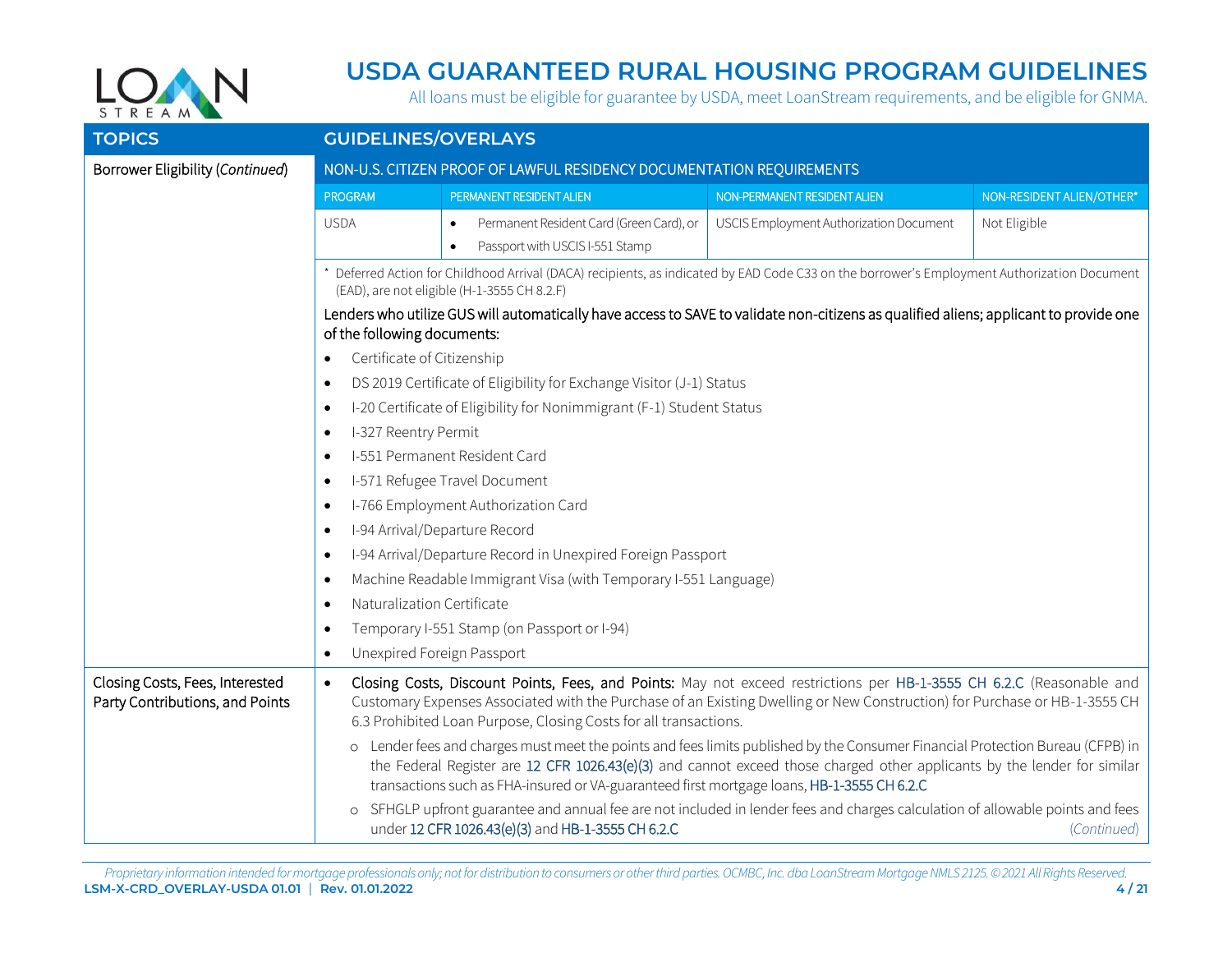

<span id="page-4-1"></span><span id="page-4-0"></span>

| <b>TOPICS</b>                                                                     | <b>GUIDELINES/OVERLAYS</b>                                                                                                                                                                                                                                                                                                                                                                                                                                                                                                                                                                                                                                                                                                                                                                                                                     |
|-----------------------------------------------------------------------------------|------------------------------------------------------------------------------------------------------------------------------------------------------------------------------------------------------------------------------------------------------------------------------------------------------------------------------------------------------------------------------------------------------------------------------------------------------------------------------------------------------------------------------------------------------------------------------------------------------------------------------------------------------------------------------------------------------------------------------------------------------------------------------------------------------------------------------------------------|
| Closing Costs, Fees, Interested<br>Party Contributions, and Points<br>(Continued) | o Lenders are responsible for ensuring this requirement is met, HB-1-3555 CH 6.3 Prohibited Loan Purposes, Closing Costs<br>Property Seller or other interested party contributions toward closing costs are limited to six percent (6%) of the sales price and<br>$\bullet$<br>must represent an eligible loan purpose in accordance with HB-1-3555 CH 6.3.                                                                                                                                                                                                                                                                                                                                                                                                                                                                                   |
|                                                                                   | o Closing costs and/or prepaid items paid by the lender by premium pricing are not included in the seller contribution<br>limitation                                                                                                                                                                                                                                                                                                                                                                                                                                                                                                                                                                                                                                                                                                           |
|                                                                                   | o Fees toward the applicant's cost to close such as real estate commission or other typical fees paid by the property seller or<br>other interested party under local, state law, or local custom, are not considered in the maximum contribution calculation<br>(HB-1-3555 CH 6.3 Prohibited Loan Purposes, Seller Contributions)                                                                                                                                                                                                                                                                                                                                                                                                                                                                                                             |
|                                                                                   | o Lenders are responsible for ensuring this requirement is met, HB-1-3555 CH 6.3 Prohibited Loan Purposes, Seller<br>Contributions                                                                                                                                                                                                                                                                                                                                                                                                                                                                                                                                                                                                                                                                                                             |
|                                                                                   | Temporary Buydowns:                                                                                                                                                                                                                                                                                                                                                                                                                                                                                                                                                                                                                                                                                                                                                                                                                            |
|                                                                                   | o A funded buydown account may be used to reduce the borrower's monthly mortgage payment during the early years of<br>repayment when all the following requirements are met:                                                                                                                                                                                                                                                                                                                                                                                                                                                                                                                                                                                                                                                                   |
|                                                                                   | o The loan will be underwritten at the note rate. (ii) The interest rate may be bought down to no more than 2 percentage points<br>below the note rate. (iii) The interest rate paid by the borrower may increase no more frequently than annually. (iv) The<br>interest rate paid by the borrower may increase no more than 1 percentage point annually. (v) Funds must be placed in an<br>escrow account with monthly releases scheduled directly to the lender. (vi) Funds must be placed with a Federal- or state-<br>regulated lender. (vii) The escrow account must be fully funded for the buydown period. (viii) The borrower is not permitted<br>to use personal funds or funds borrowed from another source to establish the escrow account for the buydown. (ix) The<br>borrower must not be required to borrow or repay the funds. |
| Compliance, High Costs Loan,                                                      | Loans exceeding any applicable federal, state, or municipal High Cost limits (HOEPA) are not eligible for purchase by LSM.<br>$\bullet$                                                                                                                                                                                                                                                                                                                                                                                                                                                                                                                                                                                                                                                                                                        |
| Qualified Mortgage (QM)                                                           | Loans must be Qualified Mortgage (QM), Safe Harbor, or Rebuttable Presumption; USDA provides a definition of QM in 7 CFR<br>$\bullet$<br>3555.109 Qualified Mortgage.                                                                                                                                                                                                                                                                                                                                                                                                                                                                                                                                                                                                                                                                          |
|                                                                                   | Rebuttable Presumption QM USDA loans are eligible if they meet USDA requirements and applicable law.<br>$\bullet$                                                                                                                                                                                                                                                                                                                                                                                                                                                                                                                                                                                                                                                                                                                              |
| <b>Conditional Commitment</b><br>Form RD 3555-18                                  | All USDA guaranteed loans to be sold to LSM must be eligible for guarantee per USDA guidelines (HB-1-3555) in effect as of the<br>$\bullet$<br>date of the Conditional Commitment is issued.:                                                                                                                                                                                                                                                                                                                                                                                                                                                                                                                                                                                                                                                  |
|                                                                                   | o Provide a copy of the unexpired Conditional Commitment with conditions, requirements, and Lender Certification (or<br>printed confirmation page for electronic loan closing submissions)                                                                                                                                                                                                                                                                                                                                                                                                                                                                                                                                                                                                                                                     |
|                                                                                   | o Comply with all conditions stated on the Conditional Commitment, including any attachments (HB-1-3555 CH 16.1)                                                                                                                                                                                                                                                                                                                                                                                                                                                                                                                                                                                                                                                                                                                               |
|                                                                                   | o Loan must close under the same terms as underwritten and approved for the Conditional Commitment (HB-1-3555 CH 16.1<br>- 16.2) or fall within tolerances established by HB-1-3555 CH 5.3G<br>(Continued)                                                                                                                                                                                                                                                                                                                                                                                                                                                                                                                                                                                                                                     |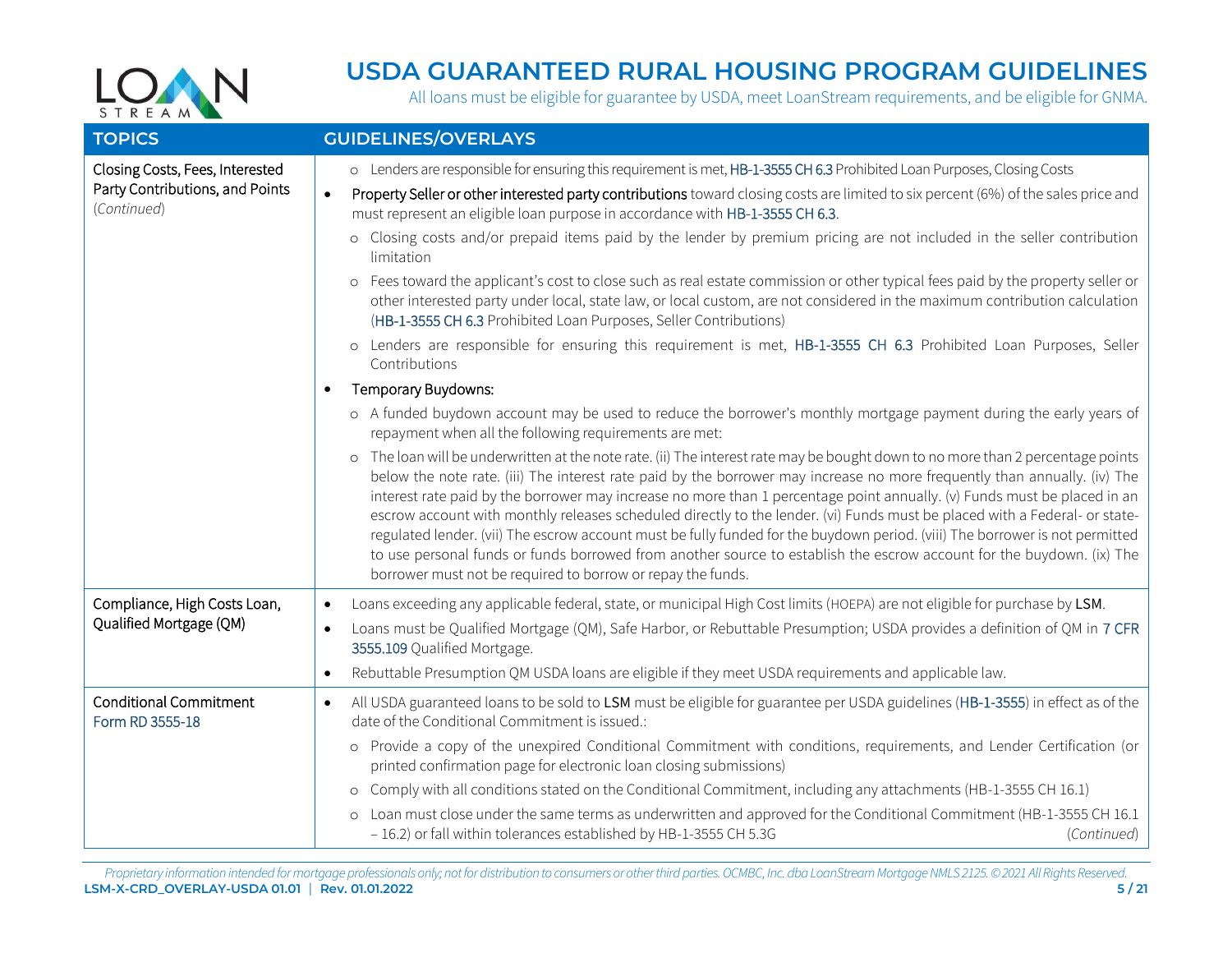

<span id="page-5-0"></span>

| <b>TOPICS</b>                                    | <b>GUIDELINES/OVERLAYS</b>                                                                                                                                                                                                                                                                                                                            |
|--------------------------------------------------|-------------------------------------------------------------------------------------------------------------------------------------------------------------------------------------------------------------------------------------------------------------------------------------------------------------------------------------------------------|
| <b>Conditional Commitment</b><br>Form RD 3555-18 | o The Conditional Commitment will expire 90 days from issuance, unless new construction is involved, HB-1-3555 CH 15.6A<br>and CH 16.2                                                                                                                                                                                                                |
| (Continued)                                      | (See also Guaranteed Annual Fee, Upfront Guarantee Fee, and Technology Fee; Notice of Sale)                                                                                                                                                                                                                                                           |
| Condominiums- Eligible                           | Condominium: Units located in a project approved or accepted by HUD/FHA, Fannie Mae, Freddie Mac, or VA are eligible for<br>$\bullet$<br>guarantee (HB-1-3555 CH 12.11.A).                                                                                                                                                                            |
|                                                  | o Lender must perform underwriting review of the project to ensure compliance with HUD/FHA, Fannie Mae, Freddie Mac, or<br>VA and certify documentation to support project approval or acceptable has been reviewed (HB-1-3555 CH 12.11.A3)                                                                                                           |
|                                                  | o Lender must indicate compliance by stating the project classification on the Uniform Underwriting and Transmittal<br>Summary (FNMA Form 1008/FHLMC Form 1077)                                                                                                                                                                                       |
|                                                  | Site Condominium: Project approval may not be required if they meet these criteria (HB-1-3555 CH 12.11.A2):                                                                                                                                                                                                                                           |
|                                                  | o Single family totally detached dwelling encumbered by a declaration of condominium covenant or condominium form of<br>ownership                                                                                                                                                                                                                     |
|                                                  | o The unit has no shared garage or any other attached buildings (i.e. archways, breezeways)                                                                                                                                                                                                                                                           |
|                                                  | o The condominium unit consists of the entire structure, site and air space and is not considered to be common areas or<br>limited common areas                                                                                                                                                                                                       |
|                                                  | o The following documentation must be in the loan file delivered to LSM:                                                                                                                                                                                                                                                                              |
|                                                  | Appraisal data collected on Individual Condominium Unit Appraisal Report (Fannie Mae Form 1073)                                                                                                                                                                                                                                                       |
|                                                  | Condominium Rider (Form RD 3550-10)                                                                                                                                                                                                                                                                                                                   |
|                                                  | Insurance, hazard insurance policy and flood insurance policy, if applicable, and maintenance costs will be the<br>responsibility of the unit owner                                                                                                                                                                                                   |
|                                                  | Planned Unit Development (PUD): Loans may be guaranteed for PUD single family dwellings the same as for single family<br>dwellings not in a PUD (HB-1-3555 CH 12.11 B)                                                                                                                                                                                |
|                                                  | Ineligible Condominium Project Characteristics: (HB-1-3555 CH 12.11.A.1)                                                                                                                                                                                                                                                                              |
| Condominiums (NOT Eligible)                      | Condominiums listed here are ineligible:                                                                                                                                                                                                                                                                                                              |
|                                                  | Common interest apartment or community apartment projects: Any project or building that is owned by several owners as<br>$\bullet$<br>tenants-in-common or by a HOA in which individuals have an undivided interest in a residential apartment building and land<br>and have the right of exclusive occupancy of a specific apartment in the building |
|                                                  | Condominium hotel or condotel                                                                                                                                                                                                                                                                                                                         |
|                                                  | (Continued)                                                                                                                                                                                                                                                                                                                                           |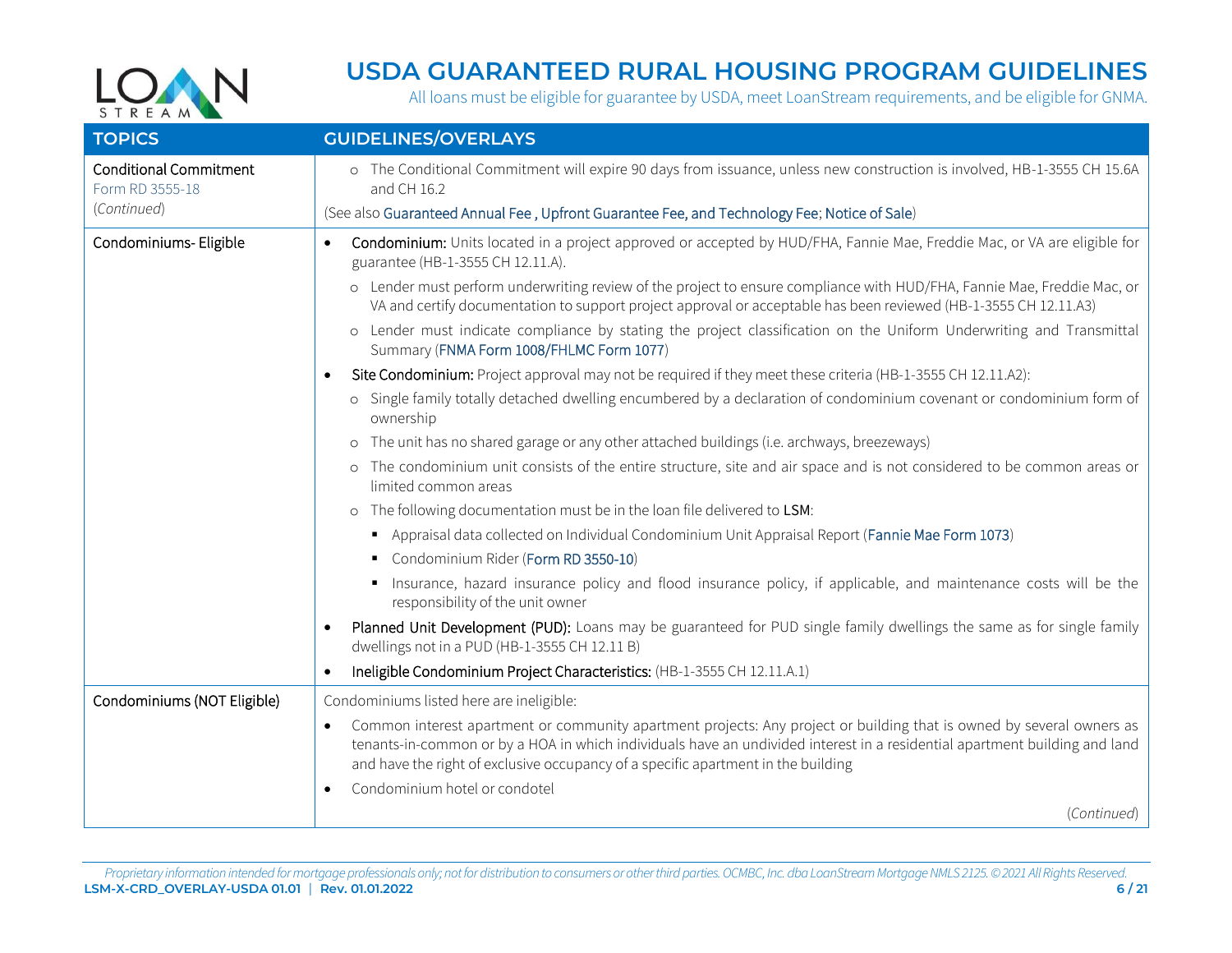

<span id="page-6-0"></span>

| <b>TOPICS</b>                              | <b>GUIDELINES/OVERLAYS</b>                                                                                                                                                                                                                                                              |
|--------------------------------------------|-----------------------------------------------------------------------------------------------------------------------------------------------------------------------------------------------------------------------------------------------------------------------------------------|
| Condominiums (NOT Eligible)<br>(Continued) | Condominium project for which the owner's association is named a party to current litigation or for a project that has not been<br>$\bullet$<br>turned over to the association for which the project sponsor or developer is named a party to current litigation                        |
|                                            | Condominium Project that has any units less than 400 Sq. Ft<br>$\bullet$                                                                                                                                                                                                                |
|                                            | Condominium project with non-incidental business operations owned or operated by the owners' association such as a<br>$\bullet$<br>restaurant, spa, health club, etc.                                                                                                                   |
|                                            | Condominium that represents a legal but non-conforming use of the land, if zoning regulations prohibit rebuilding the<br>improvements to current density in the event of their full or partial destruction                                                                              |
|                                            | Cooperative ownership (Co-Op)<br>$\bullet$                                                                                                                                                                                                                                              |
|                                            | Houseboat Project<br>٠                                                                                                                                                                                                                                                                  |
|                                            | Investment Securities: A project in which ownership is characterized or promoted as an investment opportunity; and/or projects<br>$\bullet$<br>that have documents on file with the Securities and Exchange Commission                                                                  |
|                                            | Manufactured Home/Manufactured Housing/Manufactured Home Condominium Project (MHCP)<br>$\bullet$                                                                                                                                                                                        |
|                                            | Multi-dwelling Unit condominium that permits an owner to hold title to more than one dwelling by a single deed and mortgage<br>$\bullet$                                                                                                                                                |
|                                            | New condo project where seller concessions are not disclosed on the settlement statement and/or are being offered in excess<br>of Agency guidelines                                                                                                                                     |
|                                            | Timeshare<br>$\bullet$                                                                                                                                                                                                                                                                  |
| Credit Eligibility                         | Delinquent non-tax federal debt and delinquent court-ordered child support will render an applicant ineligible.<br>$\bullet$                                                                                                                                                            |
|                                            | CAIVRS response for all applicants must be "A" for applicants to be eligible for a guaranteed loan.<br>$\bullet$                                                                                                                                                                        |
| <b>Credit Requirements</b>                 | Credit Report Expiration: Credit reports must not be more than 60 days old at the time of closing.<br>$\bullet$                                                                                                                                                                         |
| (HB-1-3555 CH 10 Credit Analysis)          | Credit Report Type: RMCR credit report or traditional tri-merge is required for each borrower. LSM does not accept a Non-<br>$\bullet$<br>Traditional Merged Credit Report (NTMCR).                                                                                                     |
|                                            | GUS Accept loans do not require Credit Score Validation<br>$\bullet$                                                                                                                                                                                                                    |
|                                            | Acceptable Tradelines: A minimum of two eligible tradelines are required to validate the credit score; eligible tradelines include<br>credit accounts (installment, revolving, etc.) with at least 12 months of repayment history reported on the credit report (HB-1-<br>3555 CH 10.5) |
|                                            | USDA will not accept a credit score less than 600 under any circumstance.                                                                                                                                                                                                               |
|                                            | o GUS:                                                                                                                                                                                                                                                                                  |
|                                            | • GUS will determine the underwriting score and display it in the Credit Report section of the findings                                                                                                                                                                                 |
|                                            | • REMINDER: LSM does not offer manual underwriting on USDA loans at this time<br>(Continued)                                                                                                                                                                                            |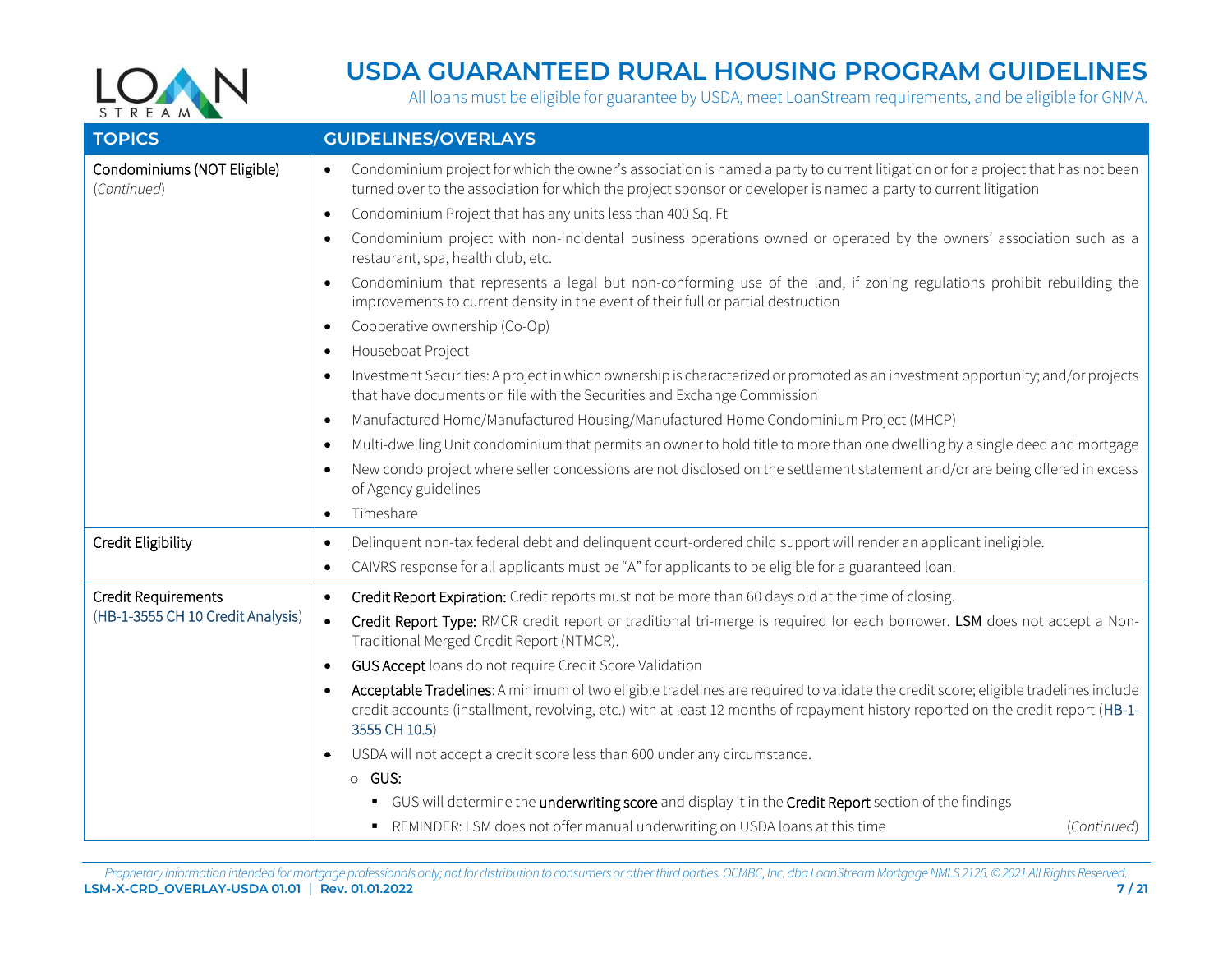

| <b>TOPICS</b>                                                           | <b>GUIDELINES/OVERLAYS</b>                                                                                                                                                                                                                                                                                                                                                                                                                                                                                                                                                                                                                                                                                                                                                                                                                                                                                                                                                                                                                                                                                                                           |
|-------------------------------------------------------------------------|------------------------------------------------------------------------------------------------------------------------------------------------------------------------------------------------------------------------------------------------------------------------------------------------------------------------------------------------------------------------------------------------------------------------------------------------------------------------------------------------------------------------------------------------------------------------------------------------------------------------------------------------------------------------------------------------------------------------------------------------------------------------------------------------------------------------------------------------------------------------------------------------------------------------------------------------------------------------------------------------------------------------------------------------------------------------------------------------------------------------------------------------------|
| Credit Requirements<br>(HB-1-3555 CH 10 Credit Analysis)<br>(Continued) | Non-Purchasing Spouse (NPS) (HB-1-3555 CH 10.15, 10-18, CH 11.2B Debts of a Non-Purchasing Spouse)<br>$\bullet$<br>o If the property or applicant resides in a community property state, a credit report for the NPS must be obtained<br>o All NPS debt must be included in the applicant's debt ratio, except for those specifically excluded by state law, including<br>collections (HB-1-3555-CH 10.9)<br>o Credit history of the NPS is not a reason to deny the loan application<br>o Community property states include: AZ, CA, ID, LA, NV NM, TX WA, and WI; AK is an opt-in community property state (where<br>property is separate unless both parties agree to make it community property through a community property agreement or<br>community property trust)<br>o If NPS liabilities are included in the FUS decision, and GUS Accept is received, downgrade is not automatically required (HB-                                                                                                                                                                                                                                        |
|                                                                         | 1-3555 CH 10.15 Non-Purchasing Spouse Credit)<br>Non-traditional Credit: LSM does not accept non-traditional credit.<br>$\bullet$<br>Recent or Undisclosed Debts: Accurate data entered in GUS is the lender's responsibility; new installment or revolving accounts<br>that are not reflected on the credit report in GUS must be manually entered on the Asset and Liabilities GUS application page.<br>Resubmission Policy - Expired Credit Report - Conditional Commitment Issued: When a Conditional Commitment is issued by<br>USDA and the credit report in GUS is expired, lender may pull a new credit report outside of GUS to ensure there are no new<br>debts, new credit, increases in liability, etc.<br>o If there are no changes, the issued Conditional Commitment shall remain valid:<br>Release, correction, or resubmission is not required (HB-1-3555 CH 5.3M)<br>• See also Guaranteed Underwriting System (GUS) Findings and Underwriting Methodology<br>Verification of Rent (VOR)/Mortgage History<br>o GUS Accept: VOR/Mortgage History not required for GUS Accept loan; VOR not required if rent amount entered into GUS |
| Credit Requirements - Major<br>Derogatory Credit                        | Adverse Credit<br>Charge-off accounts: See Attachment 10-A<br>o GUS Accept: Documented credit exception is not required.<br>Collections: Non-medical collections totaling more than \$2,000 must be paid in full—OR—have a satisfactory payment<br>arrangement documented in the file-OR-use 5% of the balance to qualify. Charge-offs and medical collections are not to be<br>included in the total.<br>o GUS Accept: All collections must be listed in GUS, except collections eligible for exclusion in the capacity analysis (HB-1-3555<br>CH 10.9); underwriter must evaluate collection accounts, document justification, and perform a capacity analysis. Borrower<br>Letter of Explanation (LOE) is not required with GUS Accept (HB-1-3555 CH 10.9, Attachment 10-A)<br>(Continued)                                                                                                                                                                                                                                                                                                                                                        |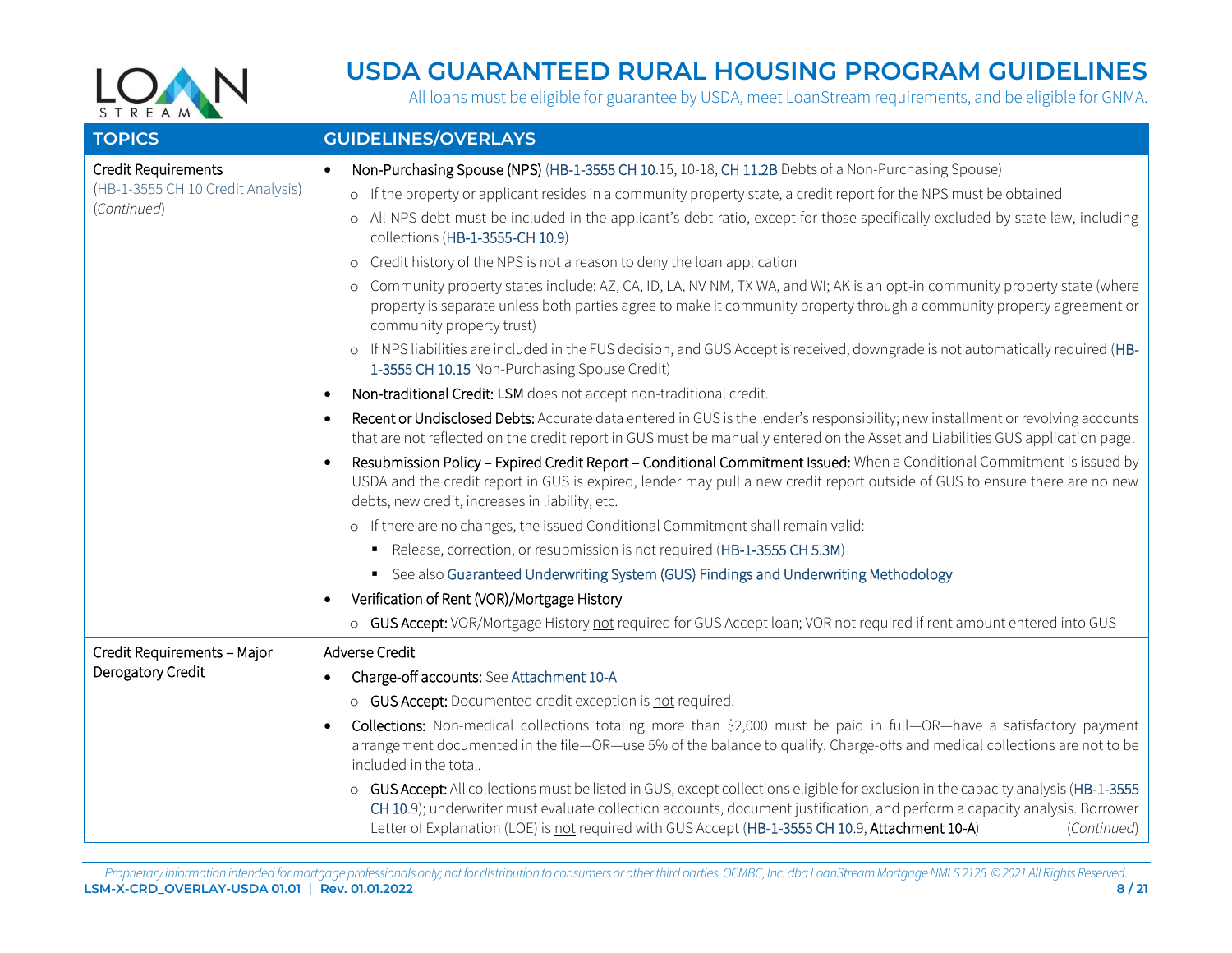

| <b>TOPICS</b>                                                | <b>GUIDELINES/OVERLAYS</b>                                                                                                                                                                                                                                                                                                                                                                                                                                                                                                                                                                                                                                                                                                                                      |
|--------------------------------------------------------------|-----------------------------------------------------------------------------------------------------------------------------------------------------------------------------------------------------------------------------------------------------------------------------------------------------------------------------------------------------------------------------------------------------------------------------------------------------------------------------------------------------------------------------------------------------------------------------------------------------------------------------------------------------------------------------------------------------------------------------------------------------------------|
| Credit Requirements - Major<br>Derogatory Credit (Continued) | Consumer Credit Counseling Plan:<br>$\bullet$<br>o GUS Accept: Payments must be included in the debt-to-income ratio (DTI); written permission from the counseling agency<br>and recommendation for approval must be documented (Attachment 10-A)                                                                                                                                                                                                                                                                                                                                                                                                                                                                                                               |
|                                                              | Federal Debts and Judgements: Borrowers who are delinquent on federal debts, or if SFHGLP suffered any loss related to a<br>$\bullet$<br>previous loan (under most circumstances) may not be eligible for a guaranteed loan.                                                                                                                                                                                                                                                                                                                                                                                                                                                                                                                                    |
|                                                              | o Recorded outstanding judgments obtained by the U.S. in a federal court (other than the U.S. Tax Court when a payment plan<br>is underway), or any delinguent federal debt identified by CAIVRS will cause borrower to be ineligible until the federal debt<br>is paid I full or satisfied (HB-1-3555, Appendix 7, HB-1-3555 CH 10.7, 10.8, 10.10, Attachment 10-A)                                                                                                                                                                                                                                                                                                                                                                                            |
|                                                              | Foreclosure or Deed-in-Lieu of Foreclosure: See Attachment 10-A (Appendix at rear of Chapter 10)<br>$\bullet$                                                                                                                                                                                                                                                                                                                                                                                                                                                                                                                                                                                                                                                   |
|                                                              | Major Adverse Credit - No major credit events allowed within last 36 months                                                                                                                                                                                                                                                                                                                                                                                                                                                                                                                                                                                                                                                                                     |
|                                                              | o GUS Accept:                                                                                                                                                                                                                                                                                                                                                                                                                                                                                                                                                                                                                                                                                                                                                   |
|                                                              | • Further documentation for Ch 7 or Ch 13 Bankruptcy is not required; however Ch 13 payments in progress must be<br>included                                                                                                                                                                                                                                                                                                                                                                                                                                                                                                                                                                                                                                    |
|                                                              | • Credit Report and Declarations on the 1003 must accurately reflect the Bankruptcy                                                                                                                                                                                                                                                                                                                                                                                                                                                                                                                                                                                                                                                                             |
|                                                              | Non-Federal Judgments: Open and unpaid non-federal judgments are ineligible. (HB1-3555 CH 10.7, 10.8, and 10.10)<br>$\bullet$                                                                                                                                                                                                                                                                                                                                                                                                                                                                                                                                                                                                                                   |
|                                                              | Exception: Non-federal judgments must be 1) paid in full, or 2) there must be a current three-month history of regular payments                                                                                                                                                                                                                                                                                                                                                                                                                                                                                                                                                                                                                                 |
| Debt-to-Income Ratio (DTI)                                   | Ratios are Determined by GUS findings Accept/Eligible<br>$\bullet$                                                                                                                                                                                                                                                                                                                                                                                                                                                                                                                                                                                                                                                                                              |
|                                                              | LSM does not allow manual underwriting at this time.<br>$\bullet$                                                                                                                                                                                                                                                                                                                                                                                                                                                                                                                                                                                                                                                                                               |
|                                                              | Purchase and Refinance: GUS files that receive an Accept or Accept Full Documentation underwriting recommendation do not<br>$\bullet$<br>require debt ratio waivers.                                                                                                                                                                                                                                                                                                                                                                                                                                                                                                                                                                                            |
|                                                              | OBLIGATIONS Included in DTI: Installment debt greater than 10 months (or payment does not exceed 5% of repayment income);<br>revolving accounts with balances (use 5% if no payment); 30-day accounts (reference HB-1-3555); court ordered alimony/child<br>support/garnishments (court decree required and must be current); student loans (see student loan section below); mortgage<br>debt, business debt unless evidence paid through business with 12 months cancelled checks; NPS debt (community property<br>State);                                                                                                                                                                                                                                    |
|                                                              | OBLIGATIONS NOT Included in DTI: Obligations not considered or included in total debt-to-income ratio calculations include:<br>Medical collections; Federal, state, and local taxes; Federal Insurance Contribution Act (FICA) contributions; Other retirement<br>contributions such as 401(k) accounts, including the repayment of loans secured by 401(k) funds; Automatic deductions to<br>savings accounts, mutual funds, stocks, bonds, certificates of deposit, including the repayment of loans secured by such funds;<br>Collateralized loans secured by depository accounts; Utilities; Insurance, other than property insurance; Commuting costs;<br>Union dues; Open accounts with zero balances; Child care; and Voluntary deduction<br>(Continued) |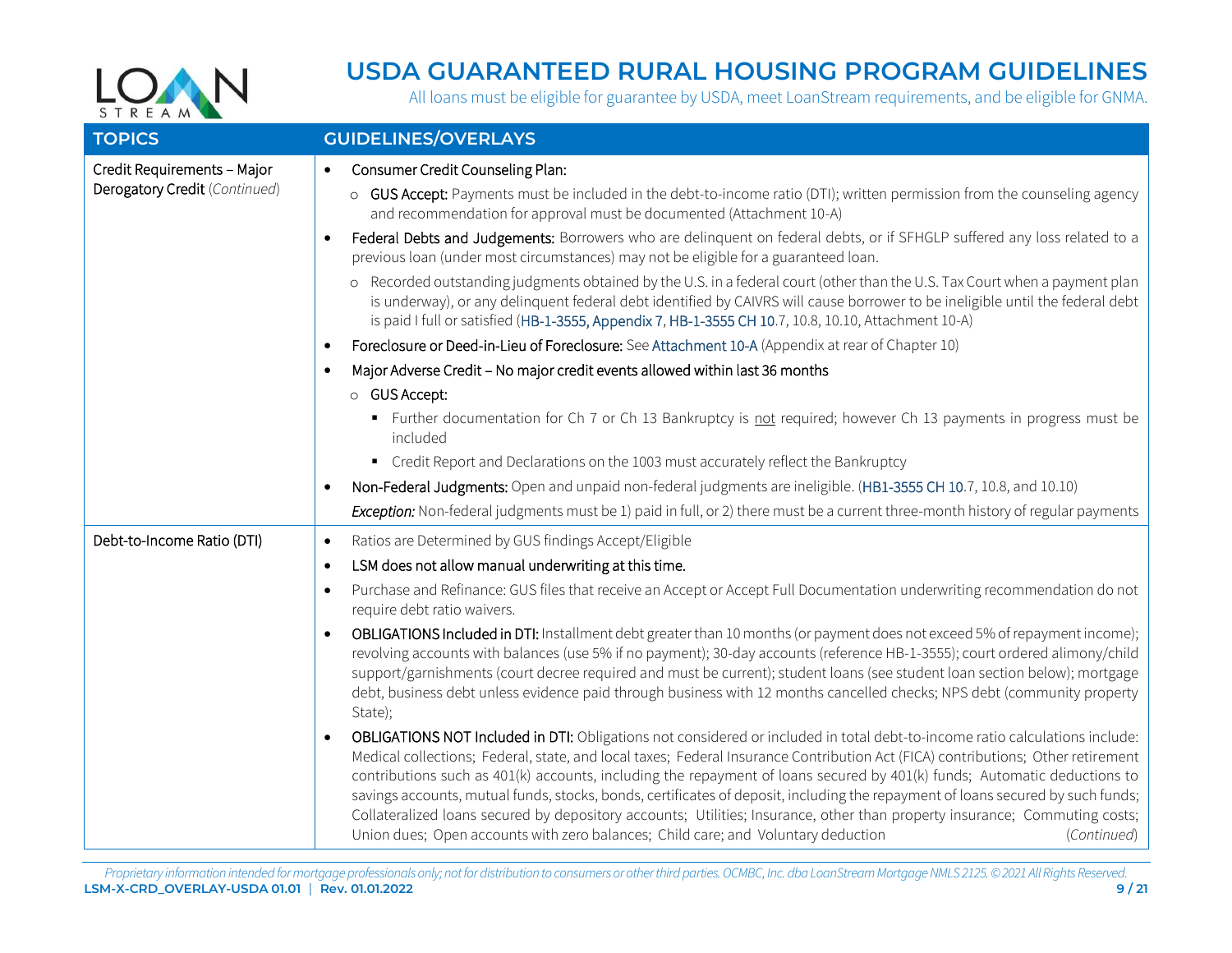

| <b>TOPICS</b>                                          | <b>GUIDELINES/OVERLAYS</b>                                                                                                                                                                                                                                                                                                        |
|--------------------------------------------------------|-----------------------------------------------------------------------------------------------------------------------------------------------------------------------------------------------------------------------------------------------------------------------------------------------------------------------------------|
| Debt-to-Income Ratio (DTI)                             | STUDENT LOANS: Lenders must include the required payment as applicable:                                                                                                                                                                                                                                                           |
| (Continued)                                            | Fixed payment loans: A permanent amortized, fixed payment may be used in the debt ratio when the lender retains<br>$\bullet$<br>documentation to verify the payment is fixed, the interest rate is fixed, and the repayment term is fixed. The fixed payment will<br>fully amortize/pay in full the debt at the end of the term.  |
|                                                        | Non-Fixed payment loans: Payments for deferred loans, Income Based Repayment (IBR), Income Contingent (IC), Graduated,<br>Adjustable, and other types of repayment agreements which are not fixed must use one of the following:                                                                                                  |
|                                                        | 1. One half (.50) percent of the outstanding loan balance documented on the credit report or creditor verification, or                                                                                                                                                                                                            |
|                                                        | 2. The current documented payment under the approved repayment plan with the creditor.                                                                                                                                                                                                                                            |
|                                                        | Student loans in the applicant's name alone but paid by another party remain the legal responsibility of the applicant. The<br>$\bullet$<br>applicable payment must be included in the monthly debts                                                                                                                              |
|                                                        | Student loans in a "forgiveness" plan/program remain the legal responsibility of the applicant until they are released of liability<br>from the creditor. The applicable payment must be included in monthly debts                                                                                                                |
| <b>Deed Restrictions</b><br>(Resale Deed Restrictions) | Mortgage loans subject to resale deed restrictions, other than an acceptable Age Deed Restriction on a one-unit property for<br>$\bullet$<br>borrower's principal residence are not eligible.                                                                                                                                     |
| Disaster Policy                                        | <b>LSM</b> Requirements:<br>$\bullet$                                                                                                                                                                                                                                                                                             |
|                                                        | o Disaster Inspection: Properties in a presidentially declared disaster area where individual assistance is granted in the<br>property county require inspection, regardless of whether or not the loan program requires an initial appraisal                                                                                     |
|                                                        | o USDA Eligible: Properties located in an area designated by USDA as eligible for guarantee require inspection if in a<br>presidentially declared disaster area where individual assistance is granted in the property county                                                                                                     |
|                                                        | o USDA Streamlined Transaction: USDA streamlined transactions without appraisals with a Note date before the incident<br>period end date, or for which an end date has not been declared, or loans with a Note date on or after the incident period<br>end date require an inspection, including interior inspection, with photos |
|                                                        | USDA Requirements: USDA requires that if a conditional commitment is issued and a natural disaster occurs in the area prior to<br>loan closing or after loan closing but prior to signing the lender certification and submission of a closed loan package to USDA:                                                               |
|                                                        | o Lender must ensure the collateral, employment, and all documentation utilized to support the conditional commitment has<br>sustained no adverse changes                                                                                                                                                                         |
|                                                        | o Lender must ensure the collateral is secure before submitting the loan package to USDA [HB-1-3555-107(d), 107(i)(2)]                                                                                                                                                                                                            |
|                                                        |                                                                                                                                                                                                                                                                                                                                   |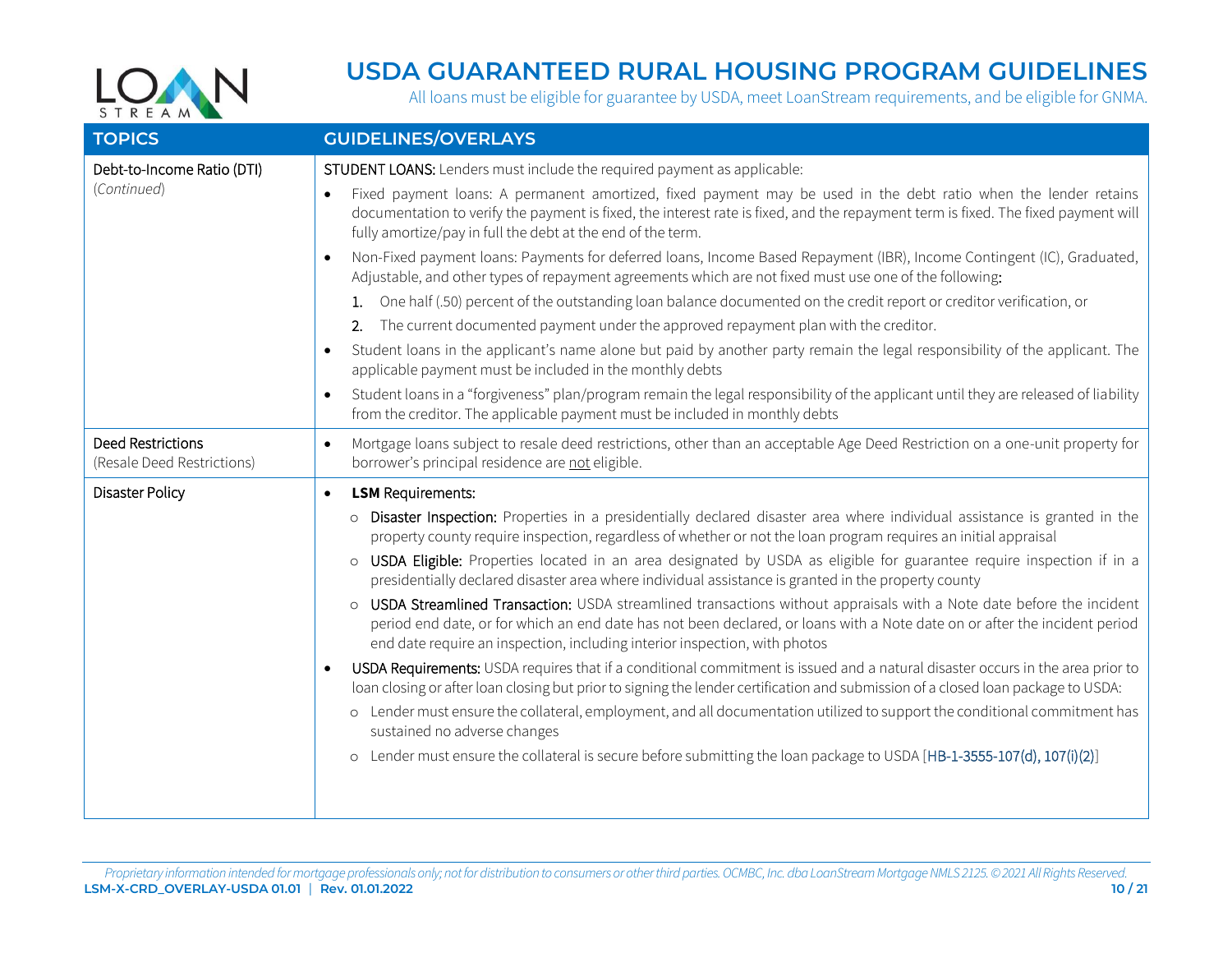

<span id="page-10-1"></span><span id="page-10-0"></span>

| <b>TOPICS</b>                                                                                                                                           | <b>GUIDELINES/OVERLAYS</b>                                                                                                                                                                                                                                                                                                                                                                                                                                                                                                                                                                                                                                                                                                                                                                                                                                                                                                                                                                                                                                                                                                                    |
|---------------------------------------------------------------------------------------------------------------------------------------------------------|-----------------------------------------------------------------------------------------------------------------------------------------------------------------------------------------------------------------------------------------------------------------------------------------------------------------------------------------------------------------------------------------------------------------------------------------------------------------------------------------------------------------------------------------------------------------------------------------------------------------------------------------------------------------------------------------------------------------------------------------------------------------------------------------------------------------------------------------------------------------------------------------------------------------------------------------------------------------------------------------------------------------------------------------------------------------------------------------------------------------------------------------------|
| Down Payment Assistance<br>Program (DAP), Homebuyer<br>Assistance Program (HAP),<br>Housing Authority Subsidy, and<br>Mortgage Credit Certificate (MCC) | LSM does not allow down payment assistance products combined with USDA products at this time                                                                                                                                                                                                                                                                                                                                                                                                                                                                                                                                                                                                                                                                                                                                                                                                                                                                                                                                                                                                                                                  |
| <b>Electronic Signatures</b><br>(eSignatures)                                                                                                           | The following mortgage loan documents may not contain eSignatures:<br>$\bullet$<br>o Note and Rider(s) to the Note<br>o Power of Attorney<br>o Security Instrument and Rider(s) to the Security Instrument<br>Electronic Signatures must meet USDA requirements and applicable laws, including compliance with the ESIGN Act Policy on<br>$\bullet$<br>Use of Electronic Signatures; the E-Sign Act, Compliance and Technology                                                                                                                                                                                                                                                                                                                                                                                                                                                                                                                                                                                                                                                                                                                |
| Escrow/Impounds                                                                                                                                         | Escrow/Impound Account: An escrow/impound account is required for all USDA guaranteed loans for payment of taxes and<br>insurance premiums (unless otherwise prohibited by applicable law); USDA requires escrow accounts for collection of the<br>monthly portion of the Guaranteed Annual Fee (HB-1-3555 CH 11.2A)<br>Established Data Tolerances: Lender is not required to update the Underwriting Analysis of a loan that has received a<br>Conditional Commitment for Loan Note Guarantee when monthly tax and insurance payments increase but do not exceed the<br>established thresholds (cumulative total of \$50); the threshold policy should not be construed to allow lender manipulation of<br>escrow variables to obtain approvals (HB-1-3555 CH 5.3G) (see also Guaranteed Underwriting System (GUS) Findings and<br>Underwriting Methodology - Established Data Tolerance)<br>HPML: All primary residence Higher Priced Mortgage Loans (HPMLs) must have an escrow/impound account that complies with<br>the TILA HPML Escrow Rule [see also Compliance, High Costs Loan, Qualified Mortgage (QM) and Guaranteed Annual Fee] |
| Exclusionary Lists, CAIVRS, GSA<br>(SAM Website)                                                                                                        | Appraiser Eligibility: Appraiser must be LSM approved.<br>CAIVRS: All obligors o the loan must be screened on CAIVRS, and CAIVRS alerts must be satisfactorily resolved and supporting<br>$\bullet$<br>documentation must be included in the loan file<br>GSA SAM: Lenders that utilize an automated method that creates a report, similar to a watch list, that performs a check of the<br>SAM Website will meet SAM screening requirements (HB-1-3555 CH 8.2 E)                                                                                                                                                                                                                                                                                                                                                                                                                                                                                                                                                                                                                                                                             |
| Fees                                                                                                                                                    | Refer to LSM Seller Guide for administrative and tax service fees deducted at loan purchase.<br>$\bullet$                                                                                                                                                                                                                                                                                                                                                                                                                                                                                                                                                                                                                                                                                                                                                                                                                                                                                                                                                                                                                                     |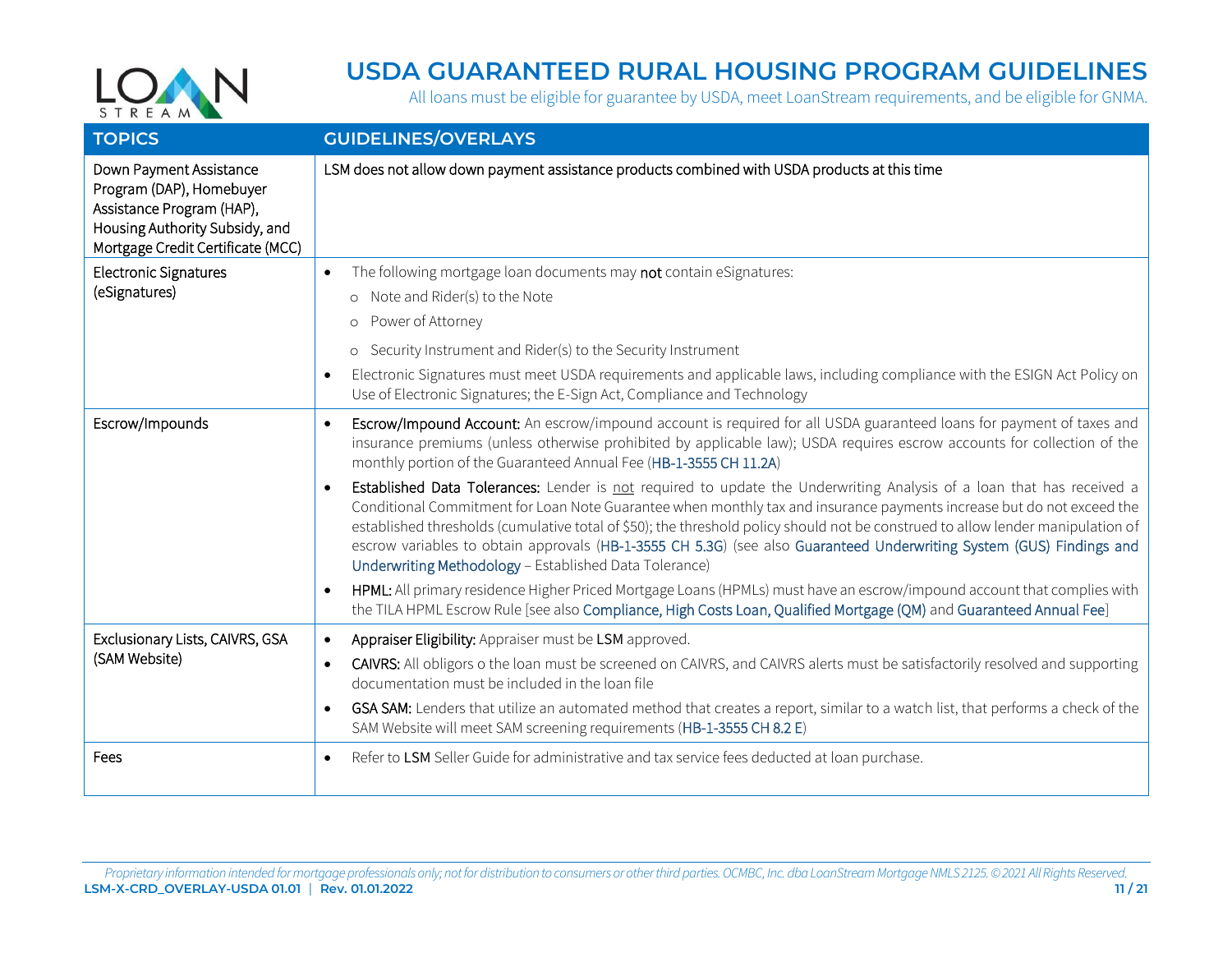

<span id="page-11-0"></span>

| <b>TOPICS</b>                                             | <b>GUIDELINES/OVERLAYS</b>                                                                                                                                                                                                                                                                                                                    |
|-----------------------------------------------------------|-----------------------------------------------------------------------------------------------------------------------------------------------------------------------------------------------------------------------------------------------------------------------------------------------------------------------------------------------|
| Flood Insurance                                           | Existing and New Construction in a Special Flood Hazard Area (SFHA): If not served by a public sewer system with on-site septic<br>$\bullet$<br>or sewage treatment systems must have a drinking water supply that is protected from cross-contamination from the on-site<br>septic/sewage treatment during flooding (HB-1-3555 CH 12.B)      |
|                                                           | Existing Homes in SFHA: Eligible under the SFHGLP only if flood insurance through FEMA's National Flood Insurance Program<br>(NFIP) is available for the community; NFIP, "Write-Your-Own," or Private Flood Insurance policy meeting the requirements of<br>42 U.S.C. 4012a(b)(1)(A) must be in place at loan closing (HB-1-3555 CH 12.10B). |
|                                                           | Flood Insurance Coverage: Policy must cover the lesser of the outstanding principal balance or the loan or the maximum<br>amount of coverage allowed under FEMA's NFIP.                                                                                                                                                                       |
|                                                           | Maximum Deductible: The deductible must not exceed the greater of \$1,000 or 1% of the face amount of the policy, or the<br>minimum deductible offered by the borrower's chosen insurance carrier.                                                                                                                                            |
|                                                           | New Construction in SFHA: Must meet requirements of HB-1-3555 CH 12.10B in order to be eligible for loan guarantee.<br>$\bullet$                                                                                                                                                                                                              |
| Guaranteed Annual Fee, Upfront<br>Loan Guarantee Fee, and | Annual Fee: The Guaranteed Annual Fee must be passed from the lender to the borrower and correctly calculated and disclosed<br>$\bullet$<br>(HB-1-3555 CH 16.5)                                                                                                                                                                               |
| <b>Technology Fee</b>                                     | o Monthly escrow is required for the annual fee (HB-1-3555 CH 11.2A) (see also Escrow/Impounds)                                                                                                                                                                                                                                               |
|                                                           | o The monthly portion of the Guaranteed Annual Fee will be net funded at the time of loan purchase by LSM                                                                                                                                                                                                                                     |
|                                                           | o LSM will remit the escrowed annual fee when due and payable to USDA                                                                                                                                                                                                                                                                         |
|                                                           | Fee Structures Fiscal Year (FY) 2020-2021: Purchase and Refinance transactions:                                                                                                                                                                                                                                                               |
|                                                           | o Annual Fee: 0.35% of the average annual scheduled unpaid principal balance (UPB)                                                                                                                                                                                                                                                            |
|                                                           | o Upfront Guarantee Fee: 1% of the principal obligation                                                                                                                                                                                                                                                                                       |
|                                                           | o USDA LINC offers a fee calculator on its website (https://usdalinc.sc.egov.usda.gov/RHShome.do)                                                                                                                                                                                                                                             |
|                                                           | Technology Fee: USDA guaranteed loans submitted via GUS that are issued USDA Form RD 3555-18E Conditional Commitment<br>on or after 01/01/2020 are subject to a one-time USDA \$25 Technology Fee, which must be remitted with the upfront guarantee<br>fee (HB-1-3555 CH 16.6). This Technology Fee:                                         |
|                                                           | o Can be included in the loan amount, subject to maximum loan-to-value (LTV) thresholds (HB-1-3555 CH 16.6)                                                                                                                                                                                                                                   |
|                                                           | o When passed on to the consumer, the fee must be disclosed on the Loan Estimate (LE) and Closing Disclosure (CD) under<br>Services You Cannot Shop For/Services Borrowers Did Not Shop For, and entitled USDA Technology Fee (HB-1-3555 CH 16.6B)                                                                                            |
|                                                           | Upfront Loan Guarantee Fee: Seller must remit the Upfront Loan Guarantee Fee and the USDA Technology Fee within 30 days<br>of loan closing.                                                                                                                                                                                                   |
|                                                           | o The Upfront Loan Guarantee Fee may be paid by the borrower or financed into the total loan amount (HB-1-3555 CH 16.4)                                                                                                                                                                                                                       |
|                                                           | o Prior to loan purchase evidence of payment of the Upfront Loan Guarantee Fee and the USDA Technology Fee is required                                                                                                                                                                                                                        |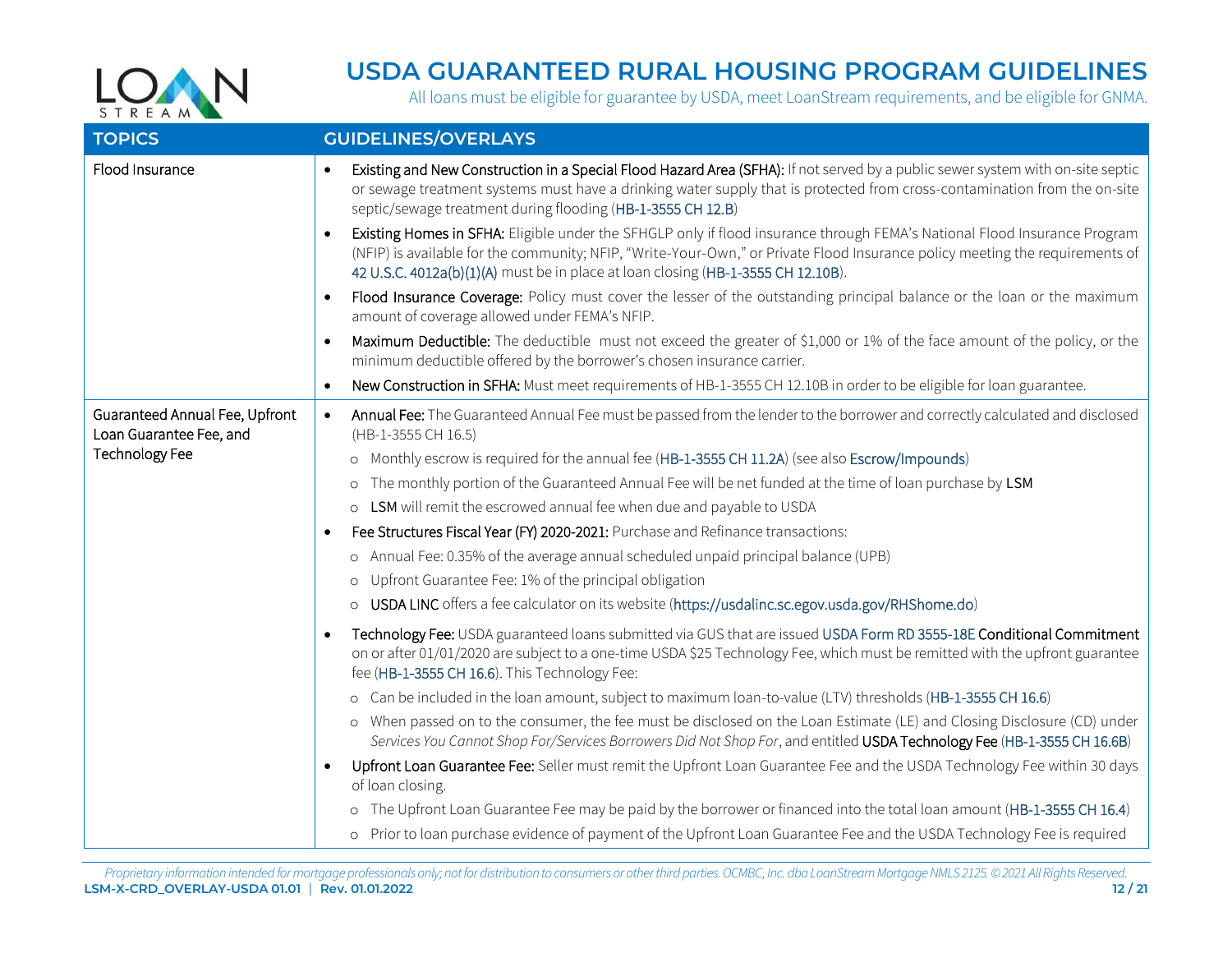

<span id="page-12-0"></span>

| <b>TOPICS</b>                                                                      | <b>GUIDELINES/OVERLAYS</b>                                                                                                                                                                                                                                                                                                                                                                                                                                                      |
|------------------------------------------------------------------------------------|---------------------------------------------------------------------------------------------------------------------------------------------------------------------------------------------------------------------------------------------------------------------------------------------------------------------------------------------------------------------------------------------------------------------------------------------------------------------------------|
| Guaranteed Underwriting System<br>(GUS) Findings and Underwriting<br>Methodology   | Established Data Tolerances: An updated underwriting analysis is not required if a loan file has received a Conditional<br>$\bullet$<br>Commitment for LNG when monthly tax and insurance payments increase but do not exceed the established thresholds. The<br>threshold applies when an increase in monthly debt provided on the loan application at the time of Conditional Commitment<br>differs from the amount recorded at loan closing, as follows (H-1-3555 CH 5.3.G): |
|                                                                                    | o A tolerance threshold has been established when an increase in monthly payments do not exceed a cumulative total of \$50<br>(examples of these debts include installment loans, revolving credit, real estate taxes, homeowner's insurance premiums)                                                                                                                                                                                                                          |
|                                                                                    | o The threshold policy should not be construed to allow lender manipulation of escrow variables to obtain approvals                                                                                                                                                                                                                                                                                                                                                             |
|                                                                                    | (See also: Escrows/Impounds - Established data Tolerance and Interest Rate)<br>$\circ$                                                                                                                                                                                                                                                                                                                                                                                          |
|                                                                                    | Downgrade from GUS Accept to Refer: Loan not eligible. Examples of issues that must result in a downgrade include:<br>$\bullet$                                                                                                                                                                                                                                                                                                                                                 |
|                                                                                    | o Unable to validate credit score                                                                                                                                                                                                                                                                                                                                                                                                                                               |
|                                                                                    | Disputed account<br>$\circ$                                                                                                                                                                                                                                                                                                                                                                                                                                                     |
|                                                                                    | o Authorized user accounts that do not meet criteria (HB-1-3555 CH 10.12)                                                                                                                                                                                                                                                                                                                                                                                                       |
|                                                                                    | Potential derogatory or contradictory information<br>$\circ$                                                                                                                                                                                                                                                                                                                                                                                                                    |
|                                                                                    | o Pre-foreclosure sale within the last three years (HB-1-3555 CH 10.7B)                                                                                                                                                                                                                                                                                                                                                                                                         |
|                                                                                    | GUS Refer with Caution: Loan not eligible.<br>$\bullet$                                                                                                                                                                                                                                                                                                                                                                                                                         |
| Homeownership Counseling                                                           | Certain USDA Rural Development state office require Homeownership Counseling for first-time homebuyers; proof of<br>$\bullet$<br>borrower's homebuyer education completion is required (if applicable).                                                                                                                                                                                                                                                                         |
| Identity of Interest                                                               | Maximum 90% LTV/CLTV (before Guarantee Fee) for USDA Identity of Interest and Non-Arm's Length transactions.<br>$\bullet$                                                                                                                                                                                                                                                                                                                                                       |
| Income Analysis: Annual Income,<br>Adjusted Annual Income, and<br>Repayment Income | Adjusted Annual Income: Calculated by subtracting eligible deductions [per HB-1-3555.152(c)] from the annual income figure<br>$\bullet$<br>(HB-1-3555 CH 9.5)                                                                                                                                                                                                                                                                                                                   |
|                                                                                    | o Household Eligibility for the USDA Guaranteed Loan is determined using the Adjusted Annual Income                                                                                                                                                                                                                                                                                                                                                                             |
|                                                                                    | o Lender must certify household Adjusted Annual Income threshold (limit) is not exceeded per the state and county where the<br>dwelling is located (HB-1-3555 CH 9.2)                                                                                                                                                                                                                                                                                                           |
|                                                                                    | Annual Income: Calculated for the ensuing 12 months, based on income verification, documentation, and household<br>$\bullet$<br>composition (HB-1-3555 CH 9.3):                                                                                                                                                                                                                                                                                                                 |
|                                                                                    | o Annual Income includes all eligible income sources from all adult household members, not just parties on the Note (see CH<br>9.3 for full-time student income specifications)                                                                                                                                                                                                                                                                                                 |
|                                                                                    | o Annual Income for the household is used to calculate the Adjusted Annual Income:                                                                                                                                                                                                                                                                                                                                                                                              |
|                                                                                    | Annual income calculation must be logical and based on income history, and documentation provided<br>(Continued)                                                                                                                                                                                                                                                                                                                                                                |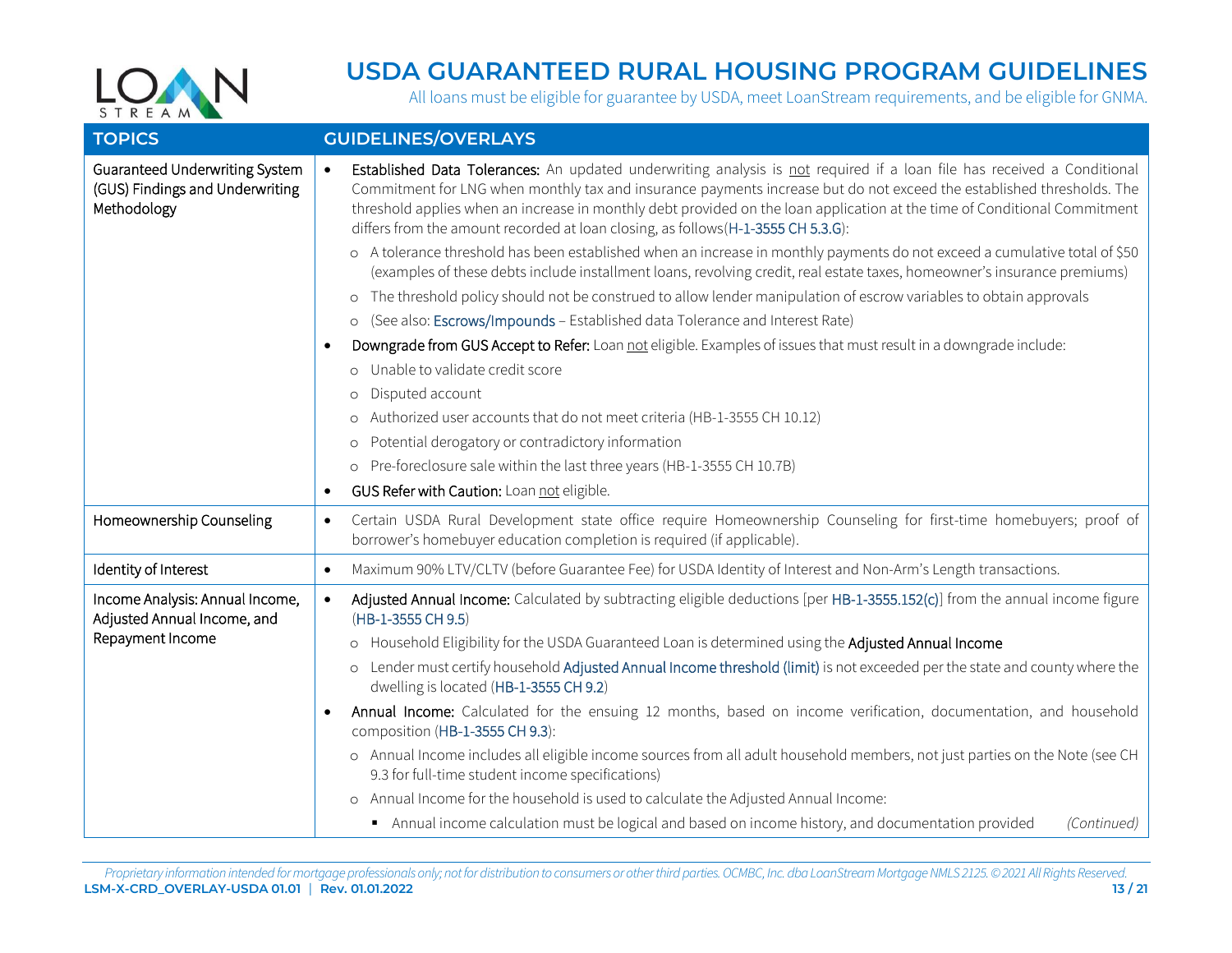

<span id="page-13-0"></span>

| <b>TOPICS</b>                                                                                  | <b>GUIDELINES/OVERLAYS</b>                                                                                                                                                                                                                                                                                                                                                                                                                                            |
|------------------------------------------------------------------------------------------------|-----------------------------------------------------------------------------------------------------------------------------------------------------------------------------------------------------------------------------------------------------------------------------------------------------------------------------------------------------------------------------------------------------------------------------------------------------------------------|
| Income Analysis: Annual Income,<br>Adjusted Annual Income, and<br>Repayment Income (Continued) | Ensuing 12-month calculation is based on income verifications, documentation, household composition, and (if<br>applicable) verified changes of income amounts or sources in the ensuing 12 months)                                                                                                                                                                                                                                                                   |
|                                                                                                | Income sources that will not be received for the entire ensuing 12 months are included in annual income unless excluded<br>under 3555.152(b)(5)                                                                                                                                                                                                                                                                                                                       |
|                                                                                                | Form RD 3555-21 must state income source, number of months receipt remaining for the ensuing 12-month period, and<br>$\blacksquare$<br>the total amount to be received                                                                                                                                                                                                                                                                                                |
|                                                                                                | Income Analysis: Lender must confirm applicants and households meet eligibility criteria for SFHGLP, and must calculate and<br>document Annual Income, Adjusted Income, and Repayment Income (HB-1-3555 CH 9.1)                                                                                                                                                                                                                                                       |
|                                                                                                | Repayment Income: This calculation determines if the applicant(s) has/have sufficient income to repay the mortgage I<br>addition to recurring debts; repayment income calculations often differ from the calculation of annual and adjusted annual<br>income (HB-1-3555 CH 9.7)                                                                                                                                                                                       |
|                                                                                                | Significant variance (increase or decrease of 20% or greater) in income from the previous 12 months must be analyzed and<br>$\bullet$<br>documented to determine "stable and dependable" income                                                                                                                                                                                                                                                                       |
|                                                                                                | Lender must determine if a shar increase or decrease is supported and logical (HB-1-3555 CH 9.8 and Attachment A)<br>$\bullet$                                                                                                                                                                                                                                                                                                                                        |
| <b>Interest Rate</b>                                                                           | Interest Rate: Lender and borrower are free to negotiate any mutually acceptable fixed interest rate (HB-1-3555 CH 7.3B).<br>٠                                                                                                                                                                                                                                                                                                                                        |
|                                                                                                | Lock: The interest rate must be locked by the time of loan settlement (HB-1-3555 CH 5.3J 7.3B)<br>$\bullet$                                                                                                                                                                                                                                                                                                                                                           |
|                                                                                                | Resubmission Policy for Interest Rate Increase: If the loan was underwritten with the assistance of GUS and there is an increase<br>$\bullet$<br>in the interest rate, and/or if there is an increase in the interest rate after the Conditional Commitment is issued, the loan must<br>be resubmitted to GUS for underwriting prior to loan closing; an increase in interest rate could adversely affect the eligibility of<br>the loan (HB-1-3555 CH 5.3M and 7.3B) |
|                                                                                                | (See also: Loan Purpose - General Requirements for Refinance Transactions.)                                                                                                                                                                                                                                                                                                                                                                                           |
| Loan Note Guarantee<br>(Form RD 3555-17/17E)                                                   | Within 30 Days of Loan Closing: Lender must submit the executed Lender Certification portion of Form RD 3555-18/18E with the<br>loan closing package and fees to the Rural Development office that issued the Conditional Commitment or electronically via<br>the Lender Loan Closing System to request the Loan Note Guarantee (HB-1-3555 CH 16.3)                                                                                                                   |
|                                                                                                | o USDA will not issue a Loan Note Guarantee if the loan is delinquent                                                                                                                                                                                                                                                                                                                                                                                                 |
|                                                                                                | o Lender's request for Loan Note Guarantee must be provided prior to loan purchase by LSM along with:                                                                                                                                                                                                                                                                                                                                                                 |
|                                                                                                | Electronic Loan Closing: Printed GLS Lender Loan Closing Confirmation Page                                                                                                                                                                                                                                                                                                                                                                                            |
|                                                                                                | Manual Loan Closing: Copy of the signed Lender Certification portion of Form RD 3555-18/18E<br>٠                                                                                                                                                                                                                                                                                                                                                                      |
|                                                                                                | Within 45 Days of Loan Closing: Upload a copy of the Loan Note Guarantee Form RD 3555-17/17E LSM                                                                                                                                                                                                                                                                                                                                                                      |
|                                                                                                | (See also: Conditional Commitment and Notice of Sale.)                                                                                                                                                                                                                                                                                                                                                                                                                |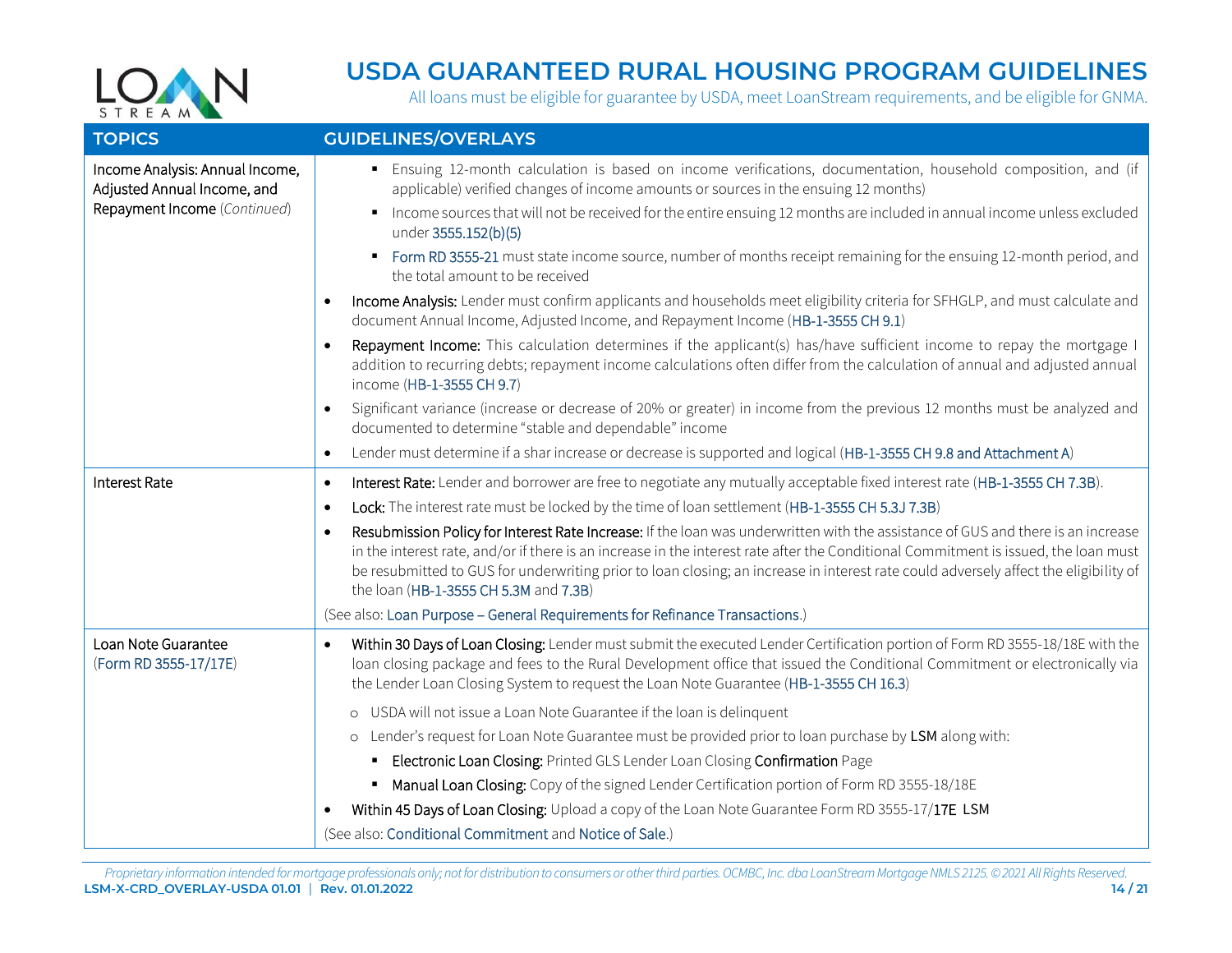

<span id="page-14-0"></span>

| <b>TOPICS</b>                                               | <b>GUIDELINES/OVERLAYS</b>                                                                                                                                                                                                                                                                                                                                                                                                 |
|-------------------------------------------------------------|----------------------------------------------------------------------------------------------------------------------------------------------------------------------------------------------------------------------------------------------------------------------------------------------------------------------------------------------------------------------------------------------------------------------------|
| Loan Purpose - Purchase                                     | USDA Restrictions: Purchase Transactions must meet applicable USDA restrictions of HB-1-3555 CH 6 Loan Purposes, including:<br>$\bullet$<br>o Closing costs may be financed when there is equity above the contract price<br>o Financed discount points must reduce the effective interest rate (HB-1-3555 CH 6.3 Prohibited Loan Purposes)<br>LSM LTV/CLTV Limits apply (see Matrix on Page 1 of this Guide)<br>$\bullet$ |
|                                                             | State and Geographic Restrictions apply (see State and Geographic Restrictions)<br>$\bullet$                                                                                                                                                                                                                                                                                                                               |
| Eligible Refinance Type                                     | Interest Rate: Interest Rate of the new loan must be fixed and may not exceed the interest rate of the loan being refinanced (HB-<br>$\bullet$<br>1-3555 CH 6.2E.2)<br>Term: 30-Year loan term required                                                                                                                                                                                                                    |
|                                                             | $\bullet$<br>Unpaid Fees, past due interest, and late fees/penalties due the servicer cannot be included in the new loan amount<br>$\bullet$                                                                                                                                                                                                                                                                               |
|                                                             | Refinance Types: (HB-1-3555 CH 6.2E Refinance, CH 6.3 Prohibited Loan Purposes)                                                                                                                                                                                                                                                                                                                                            |
|                                                             | O Eligible Refinance Types:                                                                                                                                                                                                                                                                                                                                                                                                |
|                                                             | • Non-Streamline Refinance                                                                                                                                                                                                                                                                                                                                                                                                 |
|                                                             | • Streamline Refinance                                                                                                                                                                                                                                                                                                                                                                                                     |
|                                                             | o Ineligible Refinance Transactions: (See also: Product and Program Eligibility)                                                                                                                                                                                                                                                                                                                                           |
|                                                             | Refinance of certain Construction financing types, including site without dwelling refinance                                                                                                                                                                                                                                                                                                                               |
|                                                             | Refinance of Existing Section 502 Direct Loan (including Section 502 Leveraged Loan)                                                                                                                                                                                                                                                                                                                                       |
|                                                             | Streamline-Assist Refinance Transaction<br>٠                                                                                                                                                                                                                                                                                                                                                                               |
|                                                             | (See also: State and Geographic Restrictions.)                                                                                                                                                                                                                                                                                                                                                                             |
| Loan Purpose - Refinance (Non-<br>Streamline Rate and Term) | Rate and Term Refinance: Must meet the refinance requirements in Loan Purpose - Refinance (General Requirements); and:<br>o Appraisal: New appraisal is required                                                                                                                                                                                                                                                           |
|                                                             | o LSM LTV/CLTV Limits apply (see Matrix on Page 1 of this Guide)                                                                                                                                                                                                                                                                                                                                                           |
|                                                             | o Loan Amount: Maximum loan amount may not exceed the new appraised value, with the exception of the Upfront Guarantee<br>Fee; items eligible to be financed up to the new appraised value include the principal and interest of the existing loan,<br>reasonable and customary closing costs, and funds necessary to establish a new tax and insurance Escrow Account                                                     |
|                                                             | Seasoning: GNMA seasoning requirements must be met: (APM 17-06);                                                                                                                                                                                                                                                                                                                                                           |
|                                                             | o The borrower has made at least 6 consecutive monthly payments on the loan being refinanced (cannot prepay)Referred to<br>hereinafter as the initial loan, beginning with the payment made on the first payment due date AND                                                                                                                                                                                              |
|                                                             | o The first payment due date of the refinance occurs no earlier than 210 days after the first payment due date on Initial loan                                                                                                                                                                                                                                                                                             |
|                                                             | (Continued)                                                                                                                                                                                                                                                                                                                                                                                                                |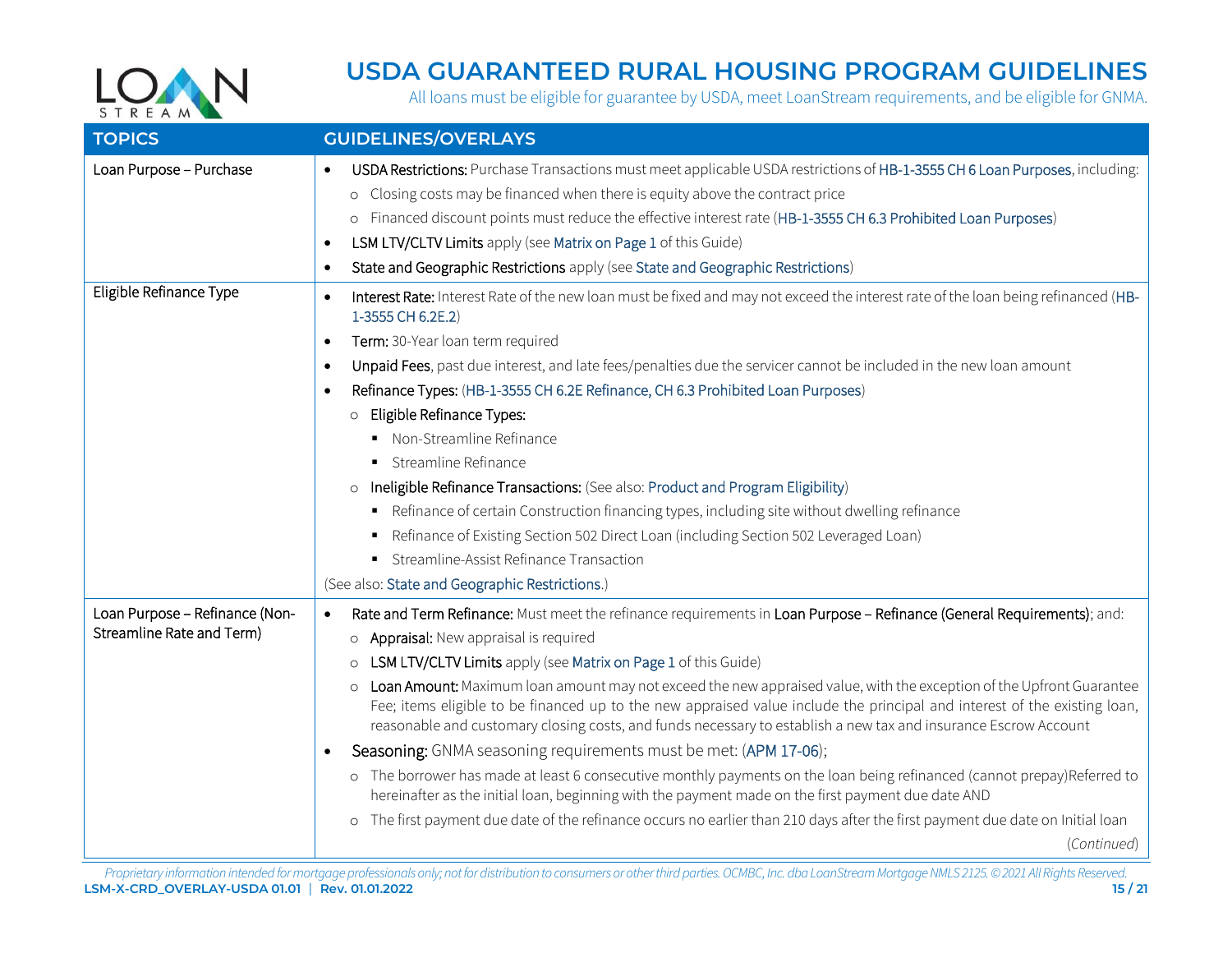

<span id="page-15-0"></span>

| <b>TOPICS</b>                                                              | <b>GUIDELINES/OVERLAYS</b>                                                                                                                                                                                                                                                                                                                                                                                                                                                                                                                                                                                                                                                                                                                                                                                                                                                                                                                                                                                                                                                                                                                                                                                                                                                                                                                                                                                                                                                                                                                                                                                                                                                                                                                                                                                                                                                      |
|----------------------------------------------------------------------------|---------------------------------------------------------------------------------------------------------------------------------------------------------------------------------------------------------------------------------------------------------------------------------------------------------------------------------------------------------------------------------------------------------------------------------------------------------------------------------------------------------------------------------------------------------------------------------------------------------------------------------------------------------------------------------------------------------------------------------------------------------------------------------------------------------------------------------------------------------------------------------------------------------------------------------------------------------------------------------------------------------------------------------------------------------------------------------------------------------------------------------------------------------------------------------------------------------------------------------------------------------------------------------------------------------------------------------------------------------------------------------------------------------------------------------------------------------------------------------------------------------------------------------------------------------------------------------------------------------------------------------------------------------------------------------------------------------------------------------------------------------------------------------------------------------------------------------------------------------------------------------|
| Loan Purpose - Refinance (Non-<br>Streamline Rate and Term)<br>(Continued) | Texas Refinance restrictions apply:<br>$\bullet$<br>o Texas (a)(6) Cash-out: Not eligible under LSM USDA programs<br>o Texas (f)(2): Not eligible for USDA Streamline Refinance transactions<br><b>Texas SJR</b> allows refinance of a home equity loan (a)(6) as a Rate and Term Refinance Transaction (f)(2) provided certain<br>conditions are met<br>Non-Streamlined Rate and Term USDA Refinance, Texas (f)(2) are eligible, subject to meeting requirements of the Texas<br>$\blacksquare$<br>Constitution, including:<br>Refinance Loan is closed at least one yar after the (a)(6) Home Equity Loan was closed<br>Funds: No additional funds are advanced other than funds to refinance the existing debe, actual closing costs, and<br>required reserves (Rate and Term)<br>LTV/CLTV/HLCTV: Transaction cannot exceed 80% LTV/CLTV/HCLTV of the fair market value of the subject property<br>Disclosure Notice: A 12-day notice $[(f)(2)$ Disclosure] informing the borrower of their rights associated with an equity<br>or non-equity home loan is required; the Disclosure must be delivered or placed in the mail no later than 3 business<br>days after an owner submits an application specifically for an $(f)(2)$ loan, and at least 12 days prior to loan closing<br>o Borrower Affidavit: The loan file must contain a separate affidavit signed by the owner acknowledging that requirements of<br>Texas Section 50(f)(2) have been met<br>Valuation Product: A valuation product must be provided to support a value that results in an eligible LTV/CLTV, including:<br>o Acceptable AVM: An acceptable Automated Valuation Model (AVM), such as CoreLogic, or Freddie Mac HVE with standard<br>deviation of .20 or less, or<br>o Exterior Only Appraisal: Such as 2055E or applicable alternative, or<br>o Full Appraisal, including interior inspection |
| Occupancy                                                                  | Owner-Occupied: Borrower(s) must occupy the property within 60 days after signing the security instrument (with some<br>exceptions for servicemembers and students (HB-1-3555 CH 8.3)<br>Additional Real Estate Owned: A borrower may own another dwelling if USDA requirements (HB-1-3555 CH 8.2 Owning a<br>$\bullet$<br>Dwelling) are met, including:<br>o Current dwelling is not financed by Section 502 or 504 or an active RD grant, and<br>o Borrower only owns one other home and qualifies for both the owned home and the one for which they are applying, and<br>o Borrower will occupy the USDA Guaranteed home throughout the term of the loan, and<br>(Continued)                                                                                                                                                                                                                                                                                                                                                                                                                                                                                                                                                                                                                                                                                                                                                                                                                                                                                                                                                                                                                                                                                                                                                                                                |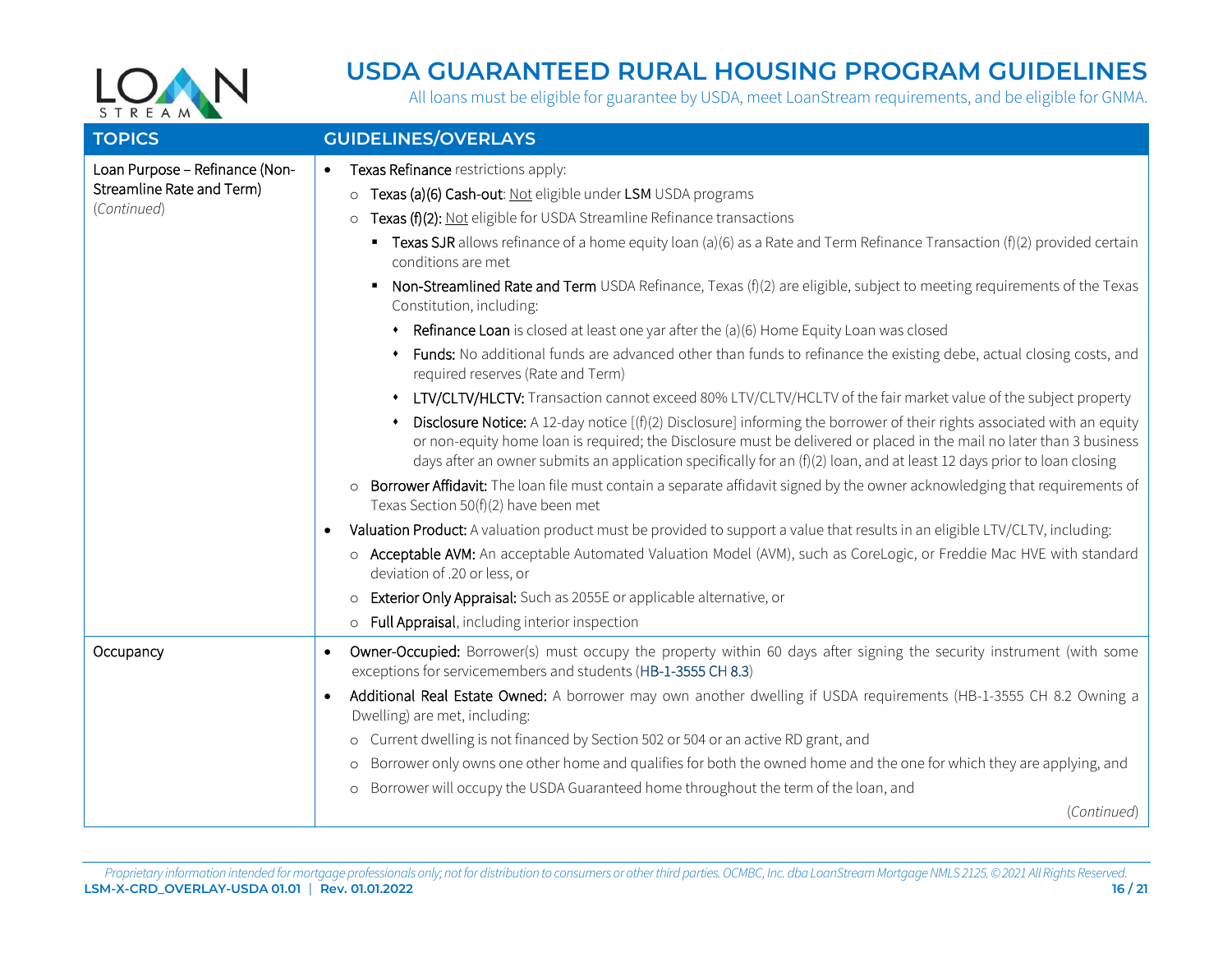

<span id="page-16-0"></span>

| <b>TOPICS</b>                | <b>GUIDELINES/OVERLAYS</b>                                                                                                                                                                                                                                                                                                                                                                                                                                                                                                                                                               |
|------------------------------|------------------------------------------------------------------------------------------------------------------------------------------------------------------------------------------------------------------------------------------------------------------------------------------------------------------------------------------------------------------------------------------------------------------------------------------------------------------------------------------------------------------------------------------------------------------------------------------|
| Occupancy<br>(Continued)     | o Documentation in the file indicates the current home no longer meets applicant's needs (for acceptable significant status<br>changes, see HB-1-3555 CH 8.2); Overcrowding is defined as more than 1.5 residents per room (excluding kitchen and<br>bathrooms)                                                                                                                                                                                                                                                                                                                          |
|                              | Active Duty Military Applicants: Military applicants must express intent to meet occupancy requirements upon discharge; if they<br>cannot occupy because they are on active duty they will qualify if their family will continue to occupy the property as their<br>principal residence (HB-1-3555 CH 8.2B Obtaining Credit).                                                                                                                                                                                                                                                            |
| Power of Attorney (POA)      | A Power of Attorney (POA) may be used when the mortgagee verifies and documents that the following applicable requirements<br>have been satisfied:                                                                                                                                                                                                                                                                                                                                                                                                                                       |
|                              | Any specific or general POA must comply with state law and allow for legal enforcement of the mortgage note.                                                                                                                                                                                                                                                                                                                                                                                                                                                                             |
|                              | For military personnel, a POA may only be used for one of the applications (initial or final), but not both:                                                                                                                                                                                                                                                                                                                                                                                                                                                                             |
|                              | o when the service member is on overseas duty or on an unaccompanied tour;                                                                                                                                                                                                                                                                                                                                                                                                                                                                                                               |
|                              | o when the mortgagee is unable to obtain the absent borrower's signature on the application by mail or via fax; and,                                                                                                                                                                                                                                                                                                                                                                                                                                                                     |
|                              | o where the attorney-in-fact has specific authority to encumber the property and to obligate the borrower.                                                                                                                                                                                                                                                                                                                                                                                                                                                                               |
|                              | Acceptable evidence includes a durable POA specifically designed to survive incapacity and avoid the need for court proceedings.<br>HB-1-3555 (03-09-16) SPECIAL PN 16-3 Revised (01-15-20) PN 533                                                                                                                                                                                                                                                                                                                                                                                       |
|                              | For incapacitated borrowers, a POA may only be used where:<br>$\bullet$                                                                                                                                                                                                                                                                                                                                                                                                                                                                                                                  |
|                              | o a borrower is incapacitated and unable to sign the mortgage application;                                                                                                                                                                                                                                                                                                                                                                                                                                                                                                               |
|                              | o the incapacitated individual will occupy the property to be guaranteed; and,                                                                                                                                                                                                                                                                                                                                                                                                                                                                                                           |
|                              | o the attorney-in-fact has specific authority to encumber the property and to obligate the borrower. Acceptable evidence<br>includes a durable POA specifically designed to survive incapacity and avoid the need for court proceedings.                                                                                                                                                                                                                                                                                                                                                 |
|                              | Electronic signatures in accordance with the conditions outlined in Chapter 15 of HB-1-3555                                                                                                                                                                                                                                                                                                                                                                                                                                                                                              |
| Product Feature NOT Eligible | Ineligible Products and Programs<br>$\bullet$                                                                                                                                                                                                                                                                                                                                                                                                                                                                                                                                            |
|                              | o Refinance and existing-construction TX loans, unless all improvements and inspections have been completed and escrow<br>holdback funds are disbursed (see Escrow Holdbacks)                                                                                                                                                                                                                                                                                                                                                                                                            |
|                              | o Interim Construction Financing, Construction Loans, Single-Close Construction Loans, Combination Construction to<br>Permanent and Construction Loan Modifications (Note: Construction to Permanent refinancing of a construction loan may<br>be eligible if the loan meets all of the following: 1) Property is complete, 2) Separate documentation, 3) New qualification, 4)<br>new underwrite and new Note, 5) new disclosures and security instrument, and 6) loan meets all other applicable guidelines)<br>o Construction and/or Land Loans or Land Sale Contracts<br>(Continued) |
|                              | o Energy Efficient Mortgages (EEMs) and Rural Energy Plus<br>(Continued)                                                                                                                                                                                                                                                                                                                                                                                                                                                                                                                 |
|                              |                                                                                                                                                                                                                                                                                                                                                                                                                                                                                                                                                                                          |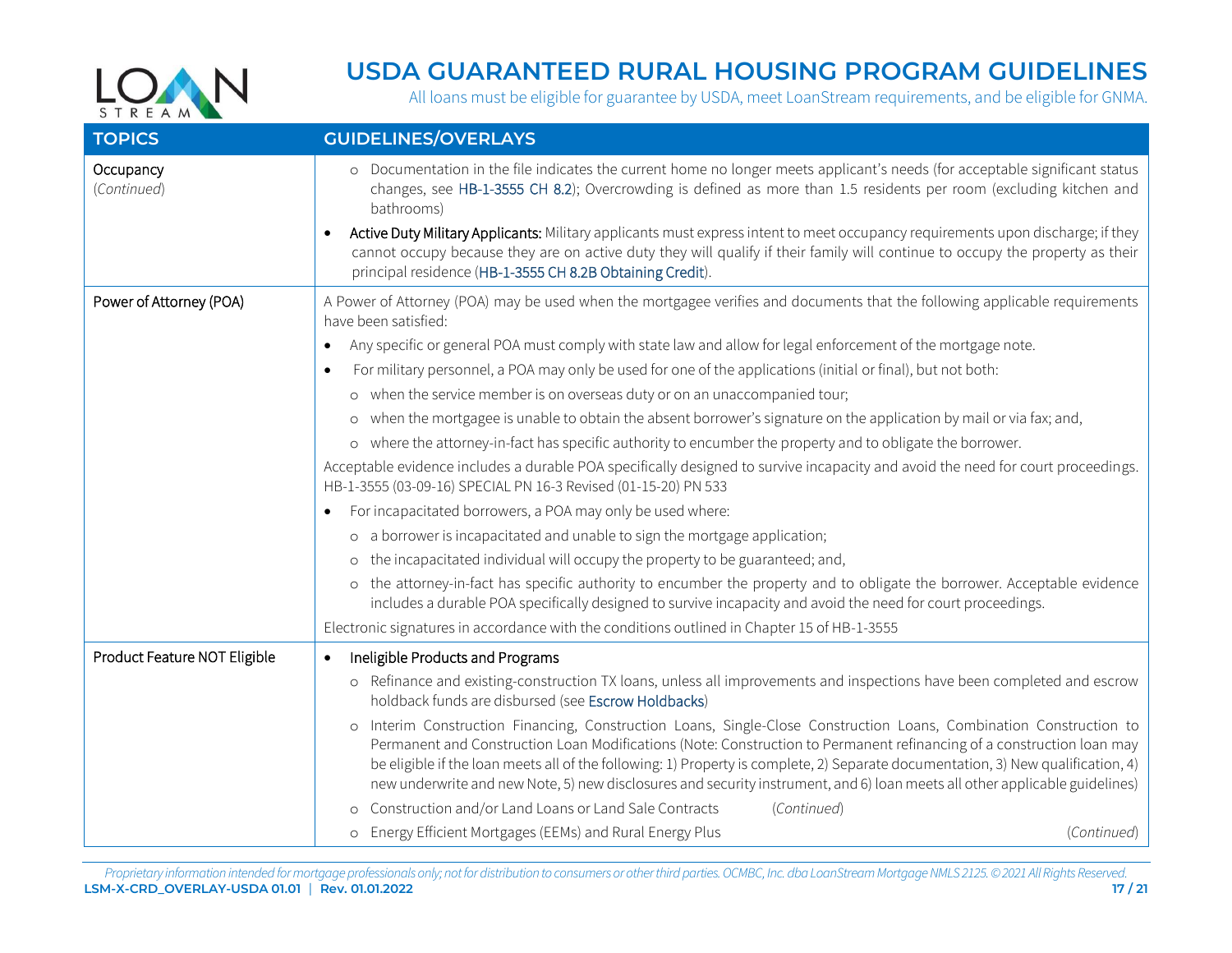

<span id="page-17-0"></span>

| <b>TOPICS</b>                               | <b>GUIDELINES/OVERLAYS</b>                                                                                                                                                                                                                                                                                                                                                                                                                                                                                                                                                                                                                                                                                                                                                                                                                                                                                                                                                                                                                                                                                                                                                                                                                                                                                                                                                                                                                                                                                                                                                                                                                                                                                                                                                                                                                                                                                                                                                                                                                                                                                                                                                                                    |
|---------------------------------------------|---------------------------------------------------------------------------------------------------------------------------------------------------------------------------------------------------------------------------------------------------------------------------------------------------------------------------------------------------------------------------------------------------------------------------------------------------------------------------------------------------------------------------------------------------------------------------------------------------------------------------------------------------------------------------------------------------------------------------------------------------------------------------------------------------------------------------------------------------------------------------------------------------------------------------------------------------------------------------------------------------------------------------------------------------------------------------------------------------------------------------------------------------------------------------------------------------------------------------------------------------------------------------------------------------------------------------------------------------------------------------------------------------------------------------------------------------------------------------------------------------------------------------------------------------------------------------------------------------------------------------------------------------------------------------------------------------------------------------------------------------------------------------------------------------------------------------------------------------------------------------------------------------------------------------------------------------------------------------------------------------------------------------------------------------------------------------------------------------------------------------------------------------------------------------------------------------------------|
| Product Feature NOT Eligible<br>(Continued) | o Farm Residence Loans<br>Loans for Tribal (Native Americans Trust) Lands<br>$\circ$<br>o Manufactured Homes and Manufactured Home Products and Programs (see Property Types)                                                                                                                                                                                                                                                                                                                                                                                                                                                                                                                                                                                                                                                                                                                                                                                                                                                                                                                                                                                                                                                                                                                                                                                                                                                                                                                                                                                                                                                                                                                                                                                                                                                                                                                                                                                                                                                                                                                                                                                                                                 |
| Property Type and Condition                 | <b>General Property Requirements:</b><br>$\bullet$<br>o Income-producing Properties that do not meet USDA Rural Development requirements are not eligible; indications that a<br>property may be income-producing include but are not limited to dairy farms, grain bins, hog barns, multiple equestrian<br>stables, and silos<br>See HB-1-3555 CH 12 for income- <b>producing</b> land and buildings, acreage requirements and non-tillable (farm) limits<br>o Modular Homes are sectional prefabricated houses that consist of multiple modules or sections which are typically<br>manufactured in a remote facility and delivered to their site of intended use; permanent on-frame homes do not meet the<br>definition of modular homes (HB-1-3555 CH 13, §3)<br>Existing modular homes must meet the inspection requirements outlined in HB-1-3555 CH 12.9A<br>٠<br>New modular homes are treated as stick-built housing and follow requirements outlined in HB-1-3555 CH 9B;<br>construction take-out product limitations apply (see also: Product and Program Eligibility)<br>o New Construction: Must meet minimum required plan certification, inspections, and warranty document requirements (HB-<br>1-3555 CH 12.9B New Dwellings)<br>• New home purchase transactions that cannot meet the minimum requirements are limited to a 90% maximum LTV<br>(lender may loan the one-time upfront guarantee in addition to the 90% LTV)<br>• New construction and construction take-out product limitations apply (see Product and Program Eligibility)<br>o Properties in Disaster Areas: Properties located in an area designated by USDA as eligible for guarantee by virtue of being in<br>a disaster area must still meet LSM Disaster Policy and Escrow Holdback requirements<br>o Purchase Transaction: Must be located in an area designated acceptable by Rural Housing<br>Refinance Transaction: Permitted from properties in areas that were determined to be non-rural after the existing loan was<br>$\circ$<br>made; for loans in an area in which the designation changed from rural to non-rural (HB-1-3555 CH 12.3.C, PN 513)<br>o Site Value: See HB-1-3555 CH 12 and related sections |
| Property Type NOT Eligible                  | o Standards: Properties must meet the standards in HB-1-3555 CH 12<br>Ineligible Property Types:<br>$\bullet$                                                                                                                                                                                                                                                                                                                                                                                                                                                                                                                                                                                                                                                                                                                                                                                                                                                                                                                                                                                                                                                                                                                                                                                                                                                                                                                                                                                                                                                                                                                                                                                                                                                                                                                                                                                                                                                                                                                                                                                                                                                                                                 |
|                                             | o Assisted Living or Board and Care Facility<br>o Bed and Breakfast<br>o Boarding House<br>(Continued)                                                                                                                                                                                                                                                                                                                                                                                                                                                                                                                                                                                                                                                                                                                                                                                                                                                                                                                                                                                                                                                                                                                                                                                                                                                                                                                                                                                                                                                                                                                                                                                                                                                                                                                                                                                                                                                                                                                                                                                                                                                                                                        |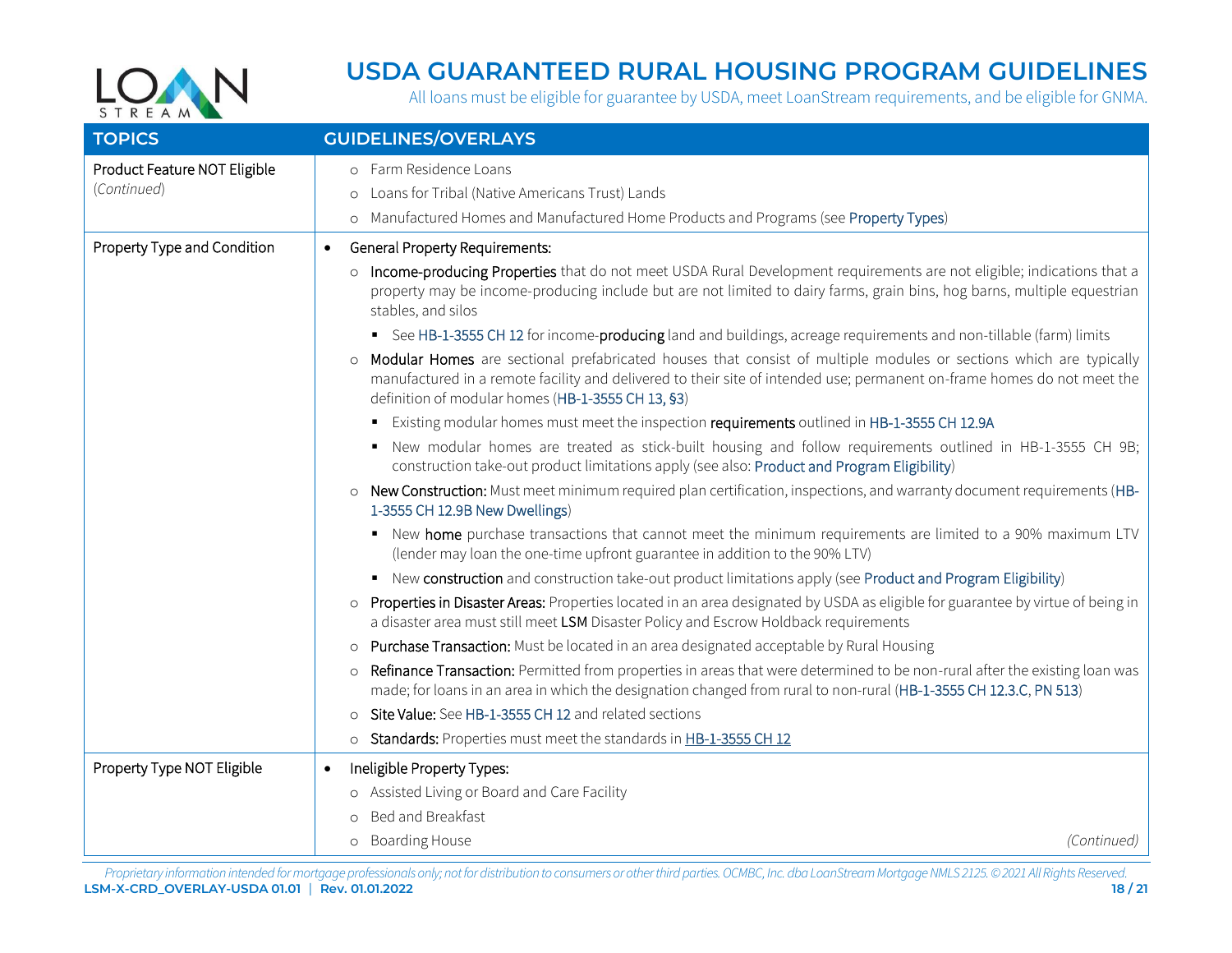

<span id="page-18-0"></span>

| <b>TOPICS</b>                             | <b>GUIDELINES/OVERLAYS</b>                                                                                                                                                                                                                                                                                                                                                                                                                                                                                                                                                                                                                                                                                                                                                                                                                                                                                                                                                                                   |
|-------------------------------------------|--------------------------------------------------------------------------------------------------------------------------------------------------------------------------------------------------------------------------------------------------------------------------------------------------------------------------------------------------------------------------------------------------------------------------------------------------------------------------------------------------------------------------------------------------------------------------------------------------------------------------------------------------------------------------------------------------------------------------------------------------------------------------------------------------------------------------------------------------------------------------------------------------------------------------------------------------------------------------------------------------------------|
| Property Type NOT Eligible<br>(Continued) | o Commercial Enterprise<br>o Condition: Property rating of C5, C6, and Q6 not allowed unless issues that caused the ratings are cured prior to delivery<br>Condominium, Condotel, and other Ineligible Condo Projects (see Condominiums)<br>$\circ$<br>o Construction: Single close construction, loan transaction or loan where modification to the original Note is elected (HB-1-<br>3555 CH 6) (see Product and Program Eligibility)<br>o Co-op<br>o Exotic or Non-traditional structure, such as dome or log home<br>Hawaii Property in Lava Zone 1 or 2<br>$\circ$<br>Houseboat<br>$\circ$<br>Income-producing Property<br>$\circ$<br>o Land Loan, Unimproved or Vacant Property (Site without a Dwelling)<br>o Manufactured Home, Mobile Home, and On-frame Modular Home are not eligible (even if eligible for USDA Guarantee)<br>o Native American Indian Trust, Tribal Land Loan<br>o Working Farm or Ranch<br>(See also: Product and Program Eligibility, and State and Geographic Restrictions.) |
| Purchase Contract Assigned                | Transactions with purchase contracts that have been assigned are not eligible<br>$\bullet$                                                                                                                                                                                                                                                                                                                                                                                                                                                                                                                                                                                                                                                                                                                                                                                                                                                                                                                   |
| Subordinate Financing/Junior<br>Lien      | All Jr. Liens must be paid off through transaction<br>$\bullet$<br>New subordinate financing is not eligible<br>$\bullet$                                                                                                                                                                                                                                                                                                                                                                                                                                                                                                                                                                                                                                                                                                                                                                                                                                                                                    |
| State and Geographic<br>Restrictions      | Ineligible for USDA Guarantee Loan:<br>$\bullet$<br>o Georgia with credit scores below 680<br>o Hawaii Lava Zone 1 or 2 property<br>o New Jersey 2-4 Unit property<br>o New York property<br>o U.S. Territory or U.S. Possession Property<br>o See Product and Program Eligibility<br>Licensing: Sellers must be licensed as required by applicable law.                                                                                                                                                                                                                                                                                                                                                                                                                                                                                                                                                                                                                                                     |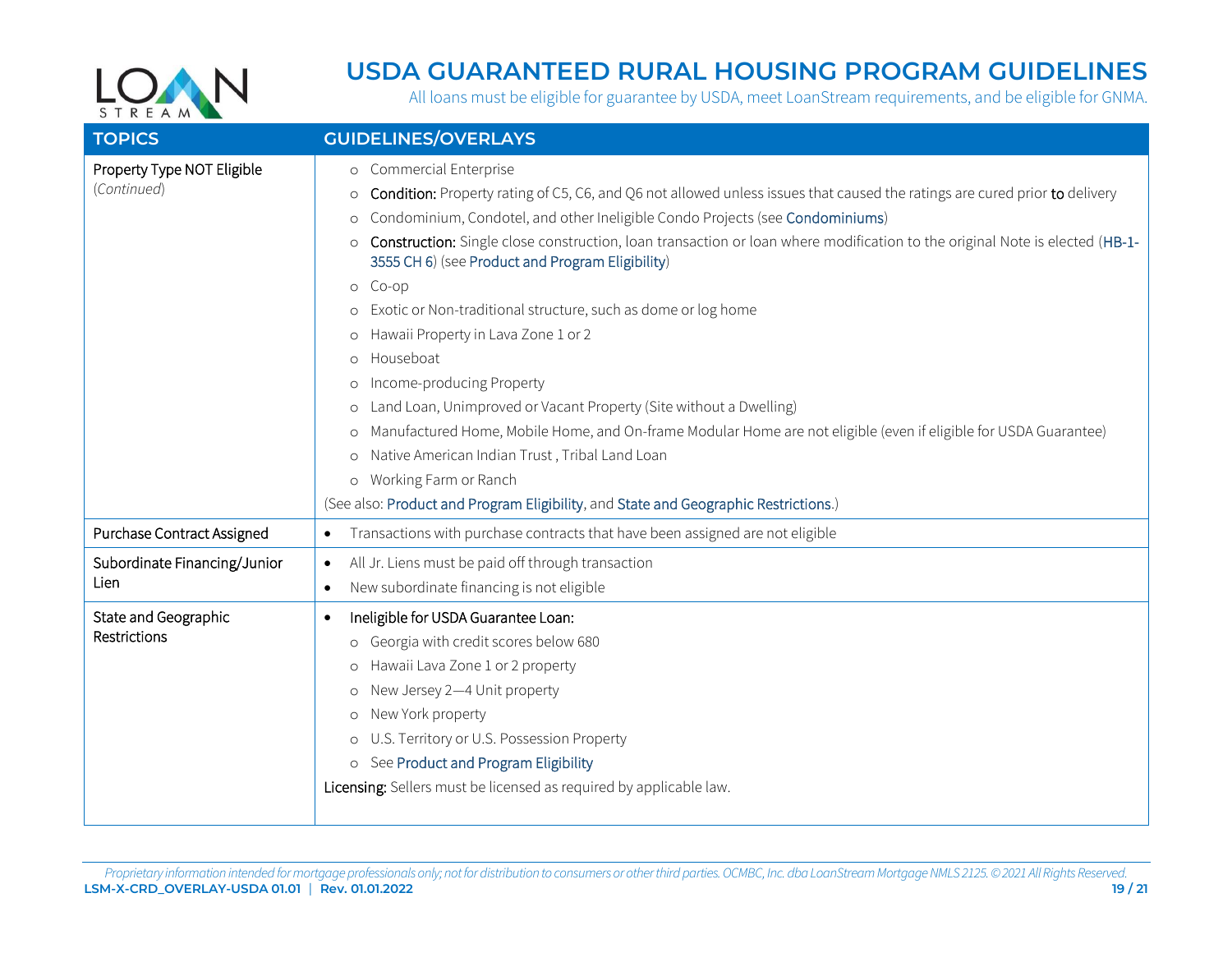

<span id="page-19-0"></span>

| <b>TOPICS</b>                         | <b>GUIDELINES/OVERLAYS</b>                                                                                                                                                                                                                                                                                                                                                                                          |
|---------------------------------------|---------------------------------------------------------------------------------------------------------------------------------------------------------------------------------------------------------------------------------------------------------------------------------------------------------------------------------------------------------------------------------------------------------------------|
| Tax Transcripts and 4506-T            | IRS Transcripts are required for all applicable household members, in addition to documentation source options in HB-1-3555<br>$\bullet$<br>Attachment 9A, HB-1-3555 CH 9.3E                                                                                                                                                                                                                                        |
|                                       | o Form 4506-T: Each adult household member, as applicable, must complete an sign an IRS Form 4506-T for the previous two<br>tax years at the time of loan application (see HB-1-3555 CH 9.3 for Full-time Student requirements); the 4506-T must request<br>full transcripts with all schedules                                                                                                                     |
|                                       | Transcript Review: Lender must obtain and review the transcripts prior to loan closing and retain them in the permanent<br>$\circ$<br>loan file                                                                                                                                                                                                                                                                     |
|                                       | Transcript Unavailable: If transcripts not available from the IRS for an applicant or required household member, document<br>$\circ$<br>explanation and correspondence to and from the IRS in the permanent file to support transcript omission                                                                                                                                                                     |
|                                       | Failure to File tax returns when legally required to do so is not an eligible explanation                                                                                                                                                                                                                                                                                                                           |
|                                       | No SSN: An adult household member that does not have a Social Security Number, ITIN, or other identification to confirm<br>they are legal U.S. residents to enable the lender to submit a 4506-T request may render the application ineligible; if<br>required documentation cannot be confirmed, the lender will be unable to submit a complete loan application to USDA<br>(LSM requires a SSN for all borrowers) |
|                                       | (See also: Borrower Eligibility.)                                                                                                                                                                                                                                                                                                                                                                                   |
| Title Policy and Tax Payments         | A title policy ensuring the Lender is in first lien position and applicable endorsements are required for all loans.<br>$\bullet$                                                                                                                                                                                                                                                                                   |
|                                       | Shor form policy is acceptable on a refinance if provided through the original title company.<br>$\bullet$                                                                                                                                                                                                                                                                                                          |
|                                       | Seller is responsible for all tax payments with economic loss dates or discount dates prior to purchase by LSM and/or 45 days<br>$\bullet$<br>following purchase.                                                                                                                                                                                                                                                   |
| Trusts                                | Only an Inter Vivos Revocable Living Trust acceptable to USDA and LSM is eligible; other trust types are not eligible.<br>$\bullet$                                                                                                                                                                                                                                                                                 |
|                                       | Documents for loans where title is taken in a trust cannot be signed with a Power of Attorney.<br>$\bullet$                                                                                                                                                                                                                                                                                                         |
|                                       | (See also: Leasehold Estates.)                                                                                                                                                                                                                                                                                                                                                                                      |
| Water, Well, and Wastewater<br>System | Private Well and Wastewater System that meets requirements of FHA SF Handbook or meets requirements of local and/or state<br>$\bullet$<br>health authority do not require additional inspections other than water purity tests.                                                                                                                                                                                     |
|                                       | Evidence must be retained in the Lender's permanent loan file (HB-1-3555 CH 12.6 Water and Wastewater Disposal Systems)                                                                                                                                                                                                                                                                                             |